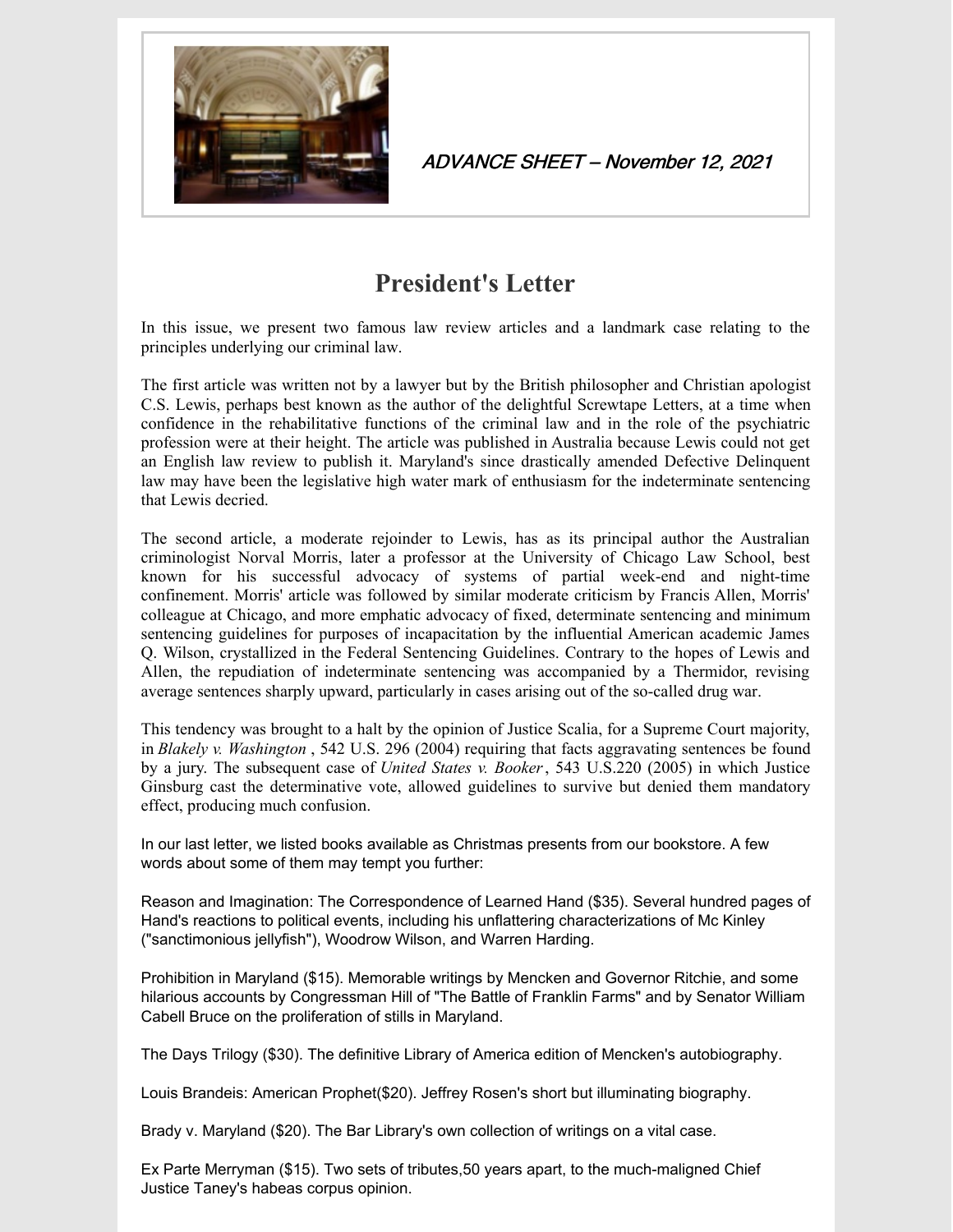Baltimore and the 19th of April (\$15). A memoir by the Bar Library's founder, George William Brown, about the Civil War and much else.

Failure to Flourish (\$30). Professor Clare Huntington's trenchant critique of contemporary family law.

Call Joe Bennett at 410-727-0280 to make delivery and payment arrangements.

George W. Liebmann



- Corporate realty assets
- Date of Death Valuations

# **THANK YOU FOR YOUR SERVICE**

Yesterday was Veterans' Day, a day set aside to honor America's veterans and their service to our country. It is held on November 11 in recognition of the World War I armistice which was signed on the 11th hour of the 11th day of the 11th month. World War I was, as we all recall, the war to end all wars.

Whenever I say thank you for your service to someone I see in uniform I sort of feel like Lincoln at Gettysburg when he said "But, in a larger sense, we cannot dedicate -- we cannot consecrate -- we cannot hallow -- this ground. The brave men, living and dead, who struggled here, have consecrated it, far above our poor power to add or detract." How small are my words compared to the largeness of their actions? Still, whenever I am with my daughter and someone finds out she is serving in the military and utters those words to her, I know how much she appreciates it, and I certainly know how proud I feel.

So I encourage everyone to let our men and women serving in the military know how you do in fact appreciate their service, in your words or perhaps even a donation to the U.S.O. or some other organization dedicated to veterans and active military personnel.

There is a quote "All gave some, some gave all," to describe military service, in particular, those that gave their lives. I can remember my daughter Mary's graduation from basic training at Fort Sill which is in Lawton, Oklahoma. She would be heading to Texas for her specialty training, but for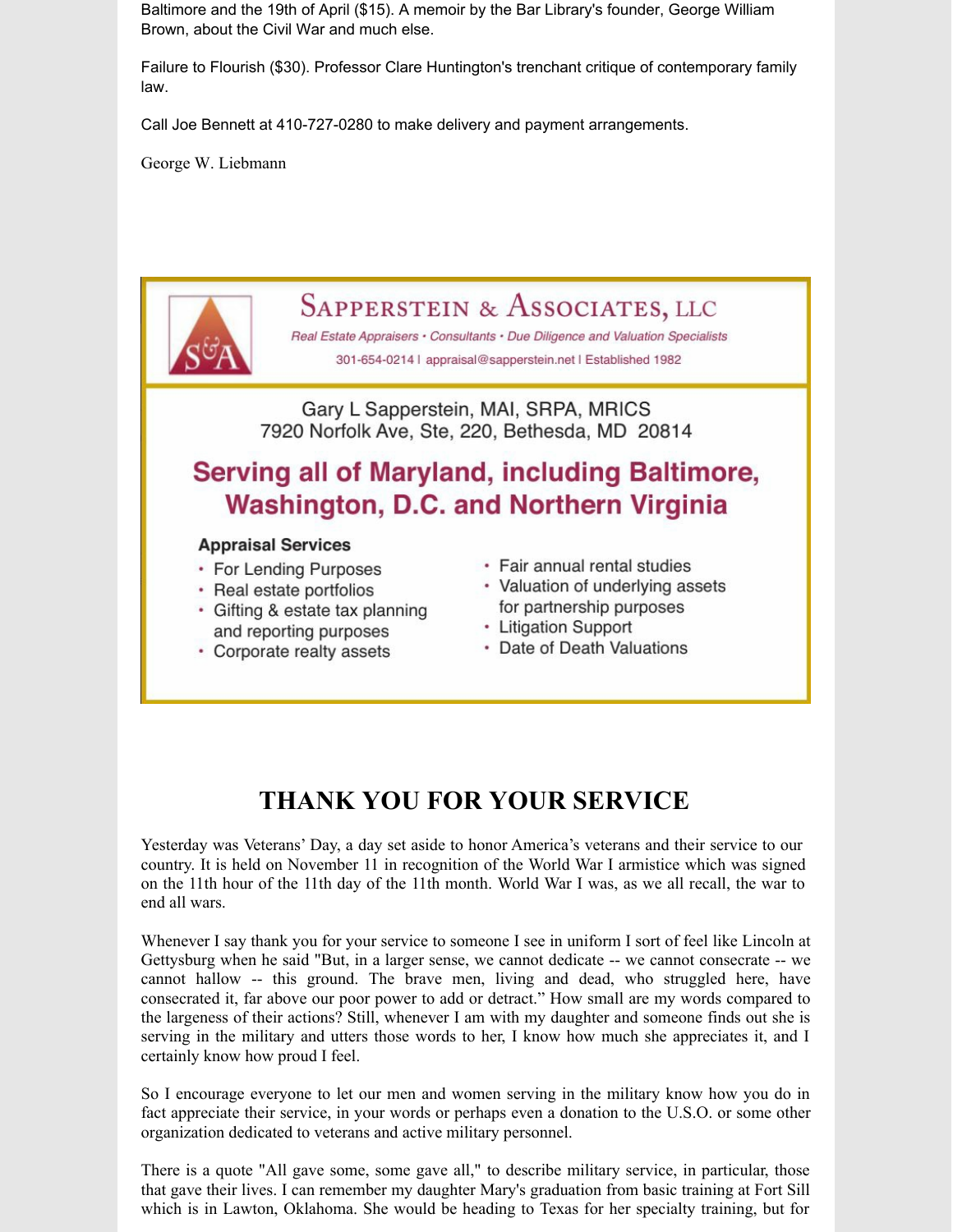two days we were able to spend time with her. When the time for these new soldiers to go to their next stations arrived, all gathered on the base to say goodbye. There were very few dry eyes. The tears, rather than blur the vision, brought into sharp focus a large measure of just what our military give up, a large measure of who they and all of us are.

In essence, there truly are two days for thanksgiving in November, one on the fourth Thursday and one on November 11. To any and all veterans who might be reading this thank you for your service.

Joe Bennett



Headquartered innortheast Maryland, Atlantic Auctions has experience in auctioning residential and commercial properties, as well as truck, heavy equipment and other asset liquidations, in the Mid-Atlantic region and more. The basis of our success is a combination of our personalized way of doing business; our extensive knowledge of real estate, equipment, and other assets; and our marketing strategies customized for each sale. Let us provide a proposal on your next foreclosure, owner, bank ordered, and/or liquidation sale requirements and let us show you the Atlantic Auctions way of getting the job done!!



For more information, contact Atlantic Auctions today, at 410-803-4100 or AtlanticAuctionsInc@bscamerica.com

# **THE HUMANITARIAN THEORY OF PUNISHMENT**

### **By C. S. LEWIS**

### **Fellow of Magdalen College**

IN ENGLAND we have lately had a controversy about Capital Punishment. I do not know whether a murderer is more likely to repent and make a good end on the gallows a few weeks after his trial or in the prison infirmary thirty years later. I do not know whether the fear of death is an indispensable' deterrent; I need not, for the purpose of this article, decide whether it is a morally permissible deterrent. Those are questions which I propose to leave untouched. My subject is not Capital Punishment in particular, but that theory of punishment in general which the controversy showed to be almost universal among my fellow-countrymen. It may be called the Humanitarian theory. Those who hold it think that it is mild and merciful. In this I believe that they are seriously mistaken. I believe that the "Humanity" which it claims is a dangerous illusion and disguises the possibility of cruelty and injustice without end. I urge a return to the traditional or Retributive theory not solely, not even primarily, in the interests of society, but in the interests of the criminal.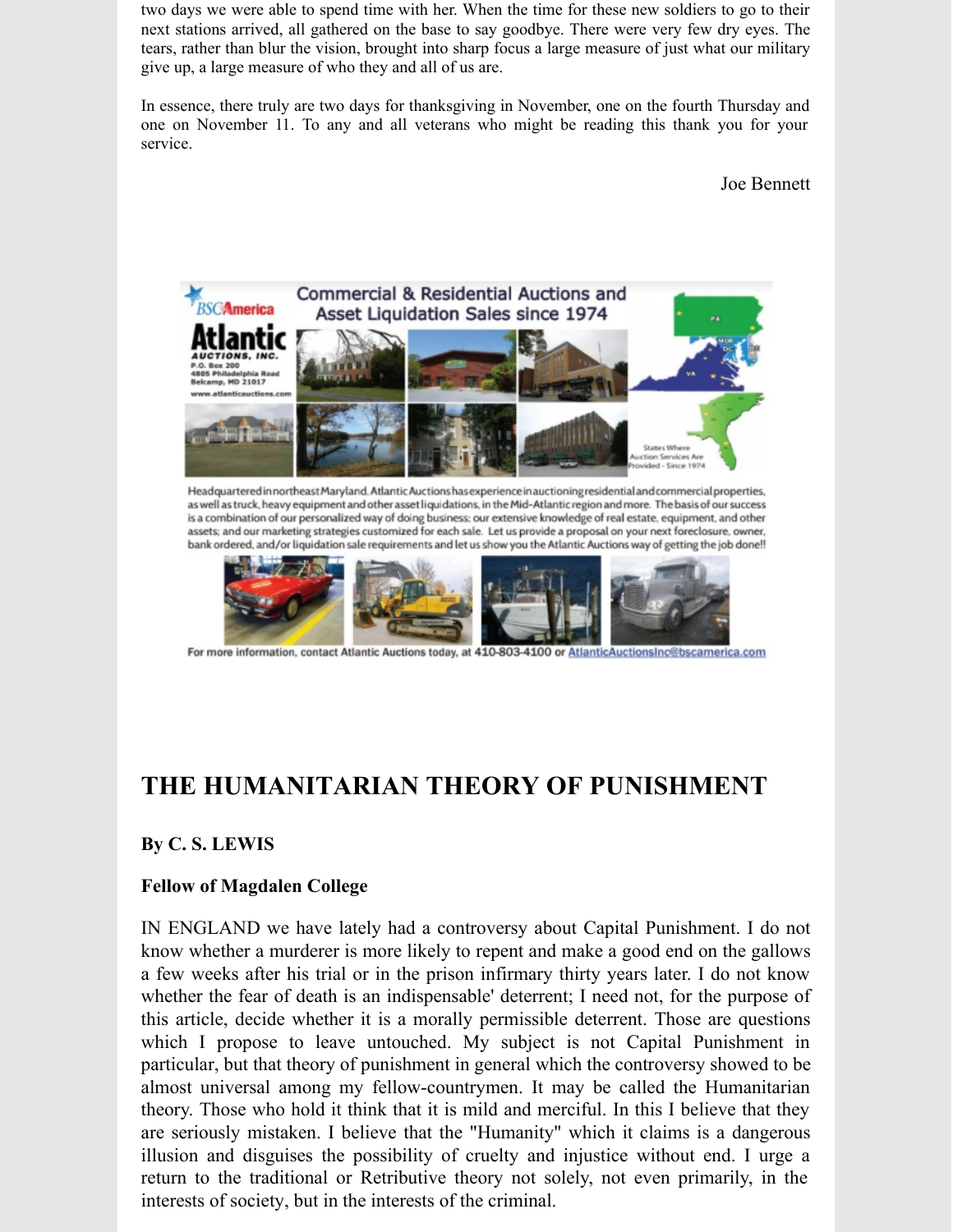According to the Humanitarian theory, to punish a man because he deserves it, and as much as he deserves, is mere revenge, and, therefore, barbarous and immoral. It is maintained that the only legitimate motives for punishing are the desire to deter others by example or to mend the criminal. When this theory is combined, as frequently happens, with the belief that all crime is more or less pathological, the idea of mending tails off into that of healing or curing and punishment becomes therapeutic. Thus it appears at first sight that we have passed from the harsh and self-righteous notion of giving the wicked their deserts to the charitable and enlightened one of tending the psychologically sick. What could be more amiable? One little point which is taken for granted in this theory needs, however, to be made explicit. The things done to the criminal, even if they are called cures, will be just as compulsory as they were in the old days when we called them punishments. If a tendency to steal, can be cured by psychotherapy, the thief will no doubt be forced to undergo the treatment. Otherwise, society cannot continue.

My contention is that this doctrine, merciful though it appears, really means that each one of us, from the moment he breaks the law, is deprived of the rights of a human being.

The reason is this. The Humanitarian theory removes from Punishment the concept of Desert. But the concept of Desert is the only connecting link between punishment and justice. It is only as deserved or undeserved that a sentence can be just or unjust. I do not here contend that the question "Is it deserved?" is the only one we can reasonably ask about a punishment. We may very properly ask whether it is likely to deter others and to reform the criminal. But neither of these two last questions is a question about justice. There is no sense in talking about a "just deterrent" or a "just cure". We demand of a deterrent not whether it is just but whether it will deter. We demand of a cure not whether it is just but whether it succeeds. Thus when we cease to consider what the criminal deserves and consider only what will cure him or deter others, we have tacitly removed him from the sphere of justice altogether; instead of a person, a subject of rights, we now have a mere object, a patient, a "case".

The distinction will become clearer if we ask who will be qualified to determine sentences when sentences are no longer held to derive their propriety from the criminal's deserts. On the old view the problem of fixing the right sentence was a moral problem. Accordingly, the judge who did it was a person trained in jurisprudence; trained, that is, in a science which deals with rights and duties, and which, in origin at least, was consciously accepting guidance from the Law of Nature, and from Scripture. We must admit that in the actual penal code of most countries at most times these high originals were so much modified by local custom, class interests, and utilitarian concessions, as to be very imperfectly recognizable. But the code was never in principle, and not always in fact, beyond the control of the conscience of the society. And when (say, in eighteenth-century England) actual punishments conflicted too violently with the moral sense of the community, juries refused to convict and reform was finally brought about. This was possible because, so long as we are thinking in terms of Desert, the propriety of the penal code, being a moral question, is a question on which every man has the right to an opinion, not because he follows this or that profession, but because he is simply a man, a rational animal enjoying the Natural Light. But all this is changed when we drop the concept of Desert. The only two questions we may now ask about a punishment are whether it deters and whether it cures. But these are not questions on which anyone is entitled to have an opinion simply because he is a man.

He is not entitled to an opinion even if, in addition to being a man, he should happen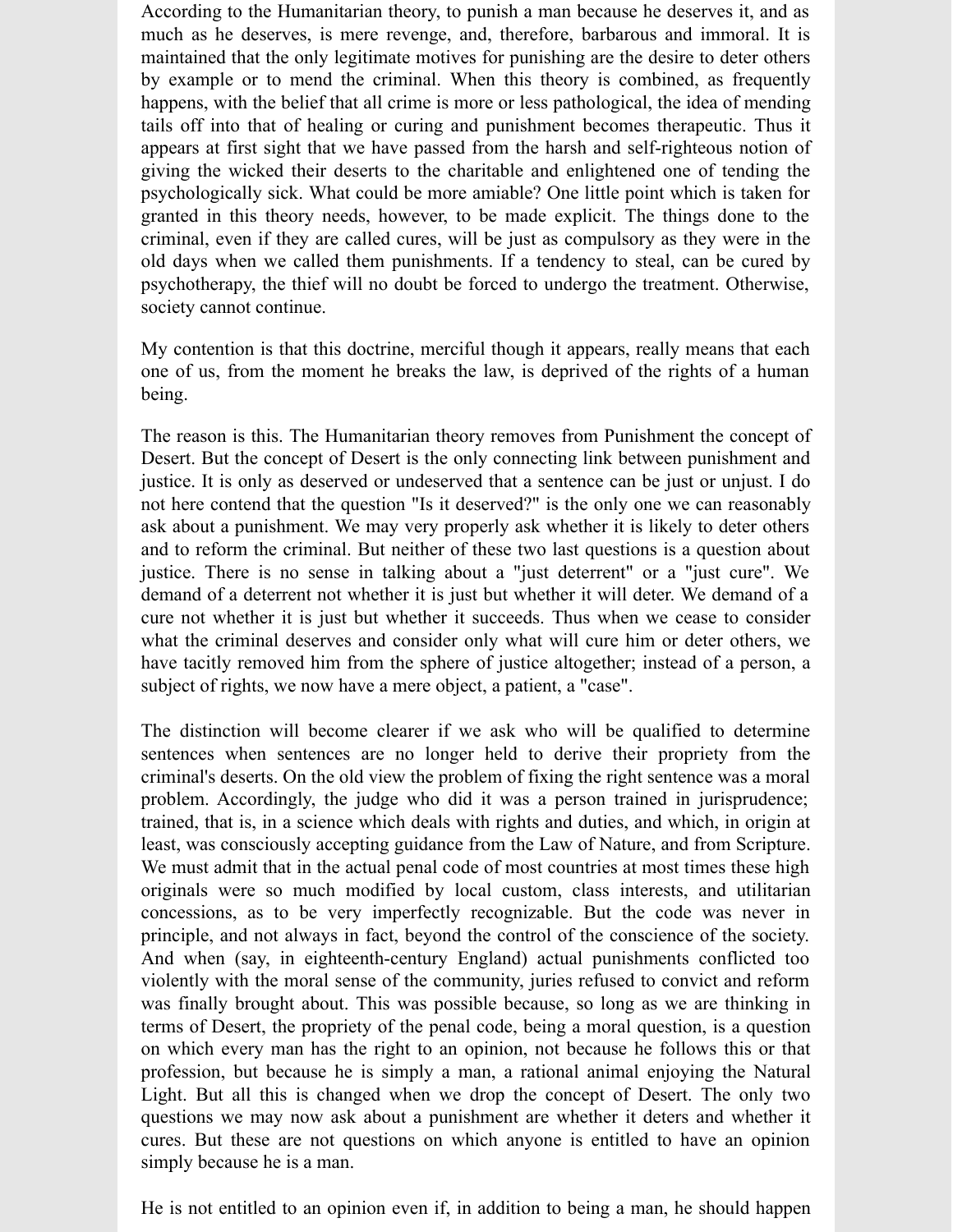also to be a: jurist, a Christian, and a moral theologian. For they are not questions about principle but about matter of fact; and for such cuiquam in sua arte credendum. Only the expert "penologist" (let barbarous things have barbarous names), in the light of previous experiment, can tell us what is likely to deter: only the psychotherapist can tell us what is likely to cure. It will be in vain for the rest of us, speaking simply as men, to say, "but this punishment is hideously unjust, hideously disproportionate to the criminal's deserts". The experts with perfect logic will reply, "but nobody was  $\sim g$  about deserts. No one was talking about punishment in your archaic vindictive sense of the word. Here are the statistics proving that this treatment deters. Here are the statistics proving that this other treatment cures. What is your trouble?" The Humanitarian theory, then, removes sentences from the hands of jurists whom the public conscience is entitled to criticize and places them in the hands of technical experts whose special sciences do not even employ such categories as rights or justice. It might be argued that since this transference results from an abandonment of the old idea of punishment, and, therefore, of all vindictive motives, it will be safe to leave our criminals in such hands. I will not pause to comment on the simple-minded view of fallen human nature which such a belief implies. Let us rather remember that the "cure" of criminals is to be compulsory; and let us then watch how the theory actually works in the mind of the Humanitarian. The immediate starting point of this article was a letter in one of our Leftist weeklies. The author was pleading that a certain sin, now treated by our laws as a crime, should henceforward, be treated as a disease. And he complained that under the present system the offender, after a term in gaol, was simply let out to return to his original environment where he would probably relapse. What he complained of was not the shutting up but the letting out. On his remedial view of punishment the offender should, of course, be detained until he was cured. And of course the official straighteners are the only people who can say when that is. The first result of the Humanitarian theory is, therefore, to substitute for a definite 'sentence (reflecting to some extent the community's moral judgment on the degree of ill-desert involved) an indefinite sentence terminable only by the word of those experts-and they are not experts in moral theology nor even in the Law of Nature-who inflict it. Which of us, if he stood in the dock, would not prefer to be tried by the old system?

It may be said that by the continued, use of the word punishment and· the use of the verb "inflict" I am misrepresenting Humanitarians. They are not punishing, not inflicting, only healing. But do not let us be deceived by a name. To be taken without consent from my home and friends; to lose my liberty; to undergo all those assaults on my personality which modern psychotherapy knows how to deliver; to be re-made after some pattern of "normality" hatched in a Viennese laboratory to which I never professed allegiance; to know that this process will never end until either my captors have succeeded or I grown wise enough to cheat them with apparent success-who cares whether this is called Punishment or not? That it includes most of the elements for which any punishment is feared -shame, exile, bondage, and years eaten by the locustis obvious. Only enormous ill-desert could justify it; but ill-desert is the very conception which the Humanitarian theory has thrown overboard. If we turn from the curative to the deterrent justification of punishment we shall find the new theory even more alarming. When you punish a man in terrorem, make of him an "example" to others, you are admittedly using him as a means to an end; someone else's end. This, in itself, would be a very wicked thing to do. On the classical theory of Punishment it was of course justified on the ground that the man deserved it. That was assumed to be established before any question of "making him an example" arose. You then; as the saying is, killed two birds with one stone; in the process of giving him what he deserved you set an example to others. But take away desert and the whole morality of the punishment disappears. Why, in Heaven's name, am I to be sacrificed to the good of society in this way? - unless, of course, I deserve it.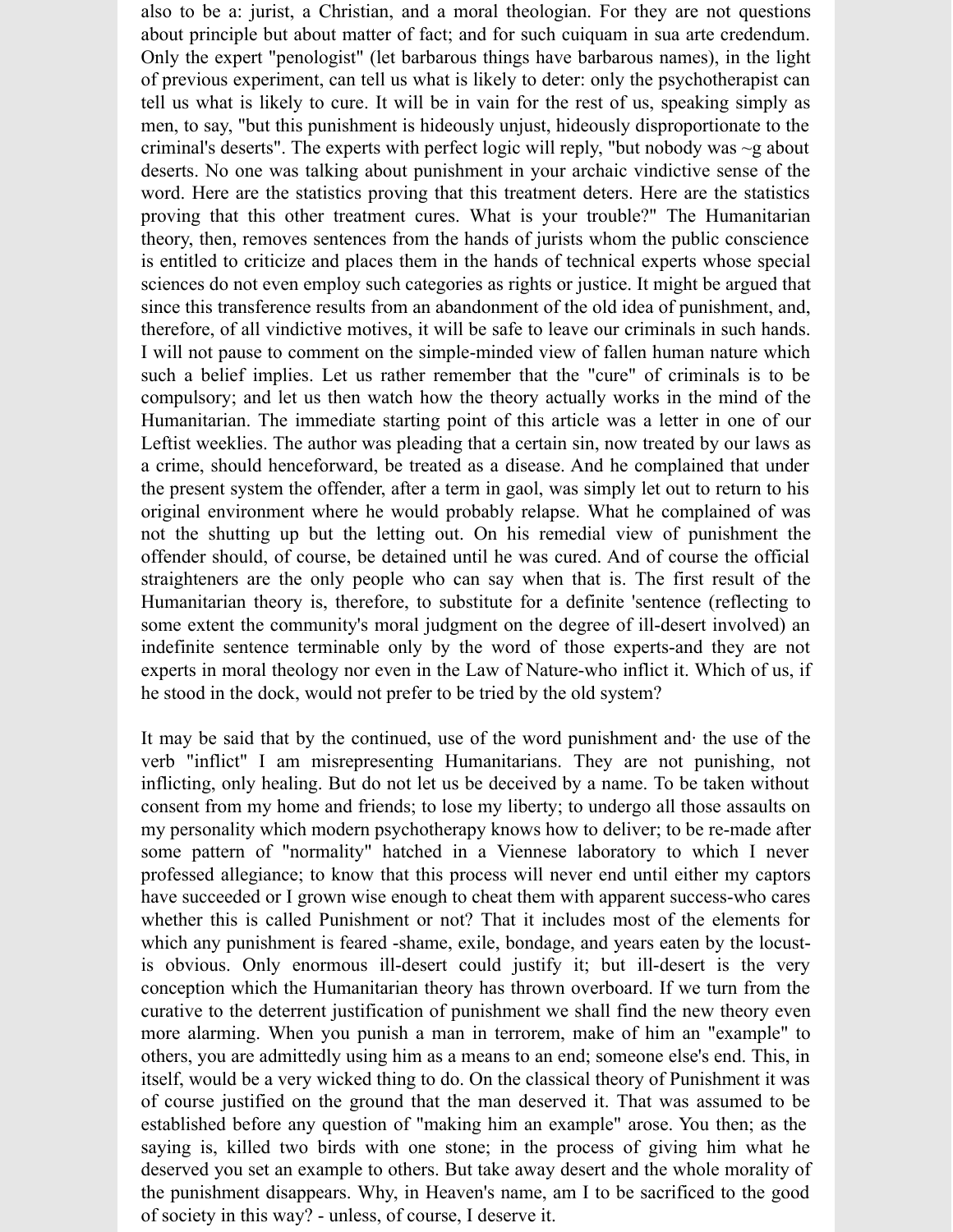But that is not the worst. If the justification of exemplary punishment is not to be based on desert but solely on its efficacy as a deterrent, it is not absolutely necessary that the man we punish should even have committed the crime. The deterrent effect demands that the public should draw the moral, "If we do such an act we shall suffer like that man." The punishment of a man actually guilty whom the public think innocent will not have the desired effect; the punishment of a man actually innocent will, provided the public think him guilty. But every modern State has powers which make it easy to fake a trial. When a victim is urgently needed for exemplary purposes and a guilty victim cannot be found, all the purposes of deterrence will be equally served by the punishment (call it "cure" if you prefer) of an innocent victim, provided that the public can be heated into thinking him guilty. It is no use to ask me why I assume that our rulers will be so wicked. The punishment of an innocent, that is, an undeserving, man is wicked only if we grant the traditional view that righteous punishment means deserved punishment. Once we have abandoned that criterion, all punishments have to be justified, if at all, on other grounds that have nothing to do with desert. Where the punishment of the innocent can be justified on those grounds (and it could in some cases be justified as a deterrent) it will be no less moral than any other punishment. Any distaste for it on the part of a Humanitarian will be merely a hangover from the Retributive theory. It is, indeed, important to notice that my argument so far supposes no evil intentions on the part of the Humanitarian and considers only what is involved in the logic of his position. My contention is that good men (not bad men) consistently acting upon that position would act as cruelly and unjustly as the greatest tyrants.

They might in some respects act even worse. Of all tyrannies a tyranny sincerely exercised for the good of its victims may be the most oppressive. It may be better to live under robber barons than under omnipotent moral busybodies. The robber baron's cruelty may sometimes sleep, his cupidity may at some point be satiated; but those who torment us for our own good will torment us without end for they do so with the approval of their own conscience. They may be more likely to go to Heaven yet at the same time likelier to make a Hell of earth. Their very kindness stings with intolerable insult. To be "cured" against one's will and cured of states which we may not regard as disease is to be put on a level with those who have not yet reached the age of reason or those who never will; to be classed with infants, imbeciles, and domestic animals. But to be punished, however severely, because we have deserved it, because we "ought to have known better", is to be treated as a human person made in God's image.

In reality, however, we must face the possibility of bad rulers armed with a Humanitarian theory of punishment. A great many popular blue prints for a Christian society are merely what the Elizabethans called "eggs in moonshine" because they assume that the whole society is Christian or that the Christians are in control. This is not so in most contemporary States. Even if it were, our rulers would still be fallen men, and, therefore, neither very wise nor very good. As it is, they will usually be unbelievers. And since wisdom and virtue are not the only or the commonest qualifications for a place in the government, they will not often be even the best unbelievers. The practical problem of Christian politics is not that of drawing up schemes for a Christian society, but that of living as innocently as we can with unbelieving fellow-subjects under unbelieving rulers who will never be perfectly wise and good and who will sometimes be very wicked and very foolish. And when they are wicked the Humanitarian theory of punishment will Put in their hands a finer instrument of tyranny than wickedness ever had before. For if crime and disease are to be regarded as the same thing, it follows that any state of mind which our masters choose to call "disease" can be treated as crime; and compulsorily cured. It will be vain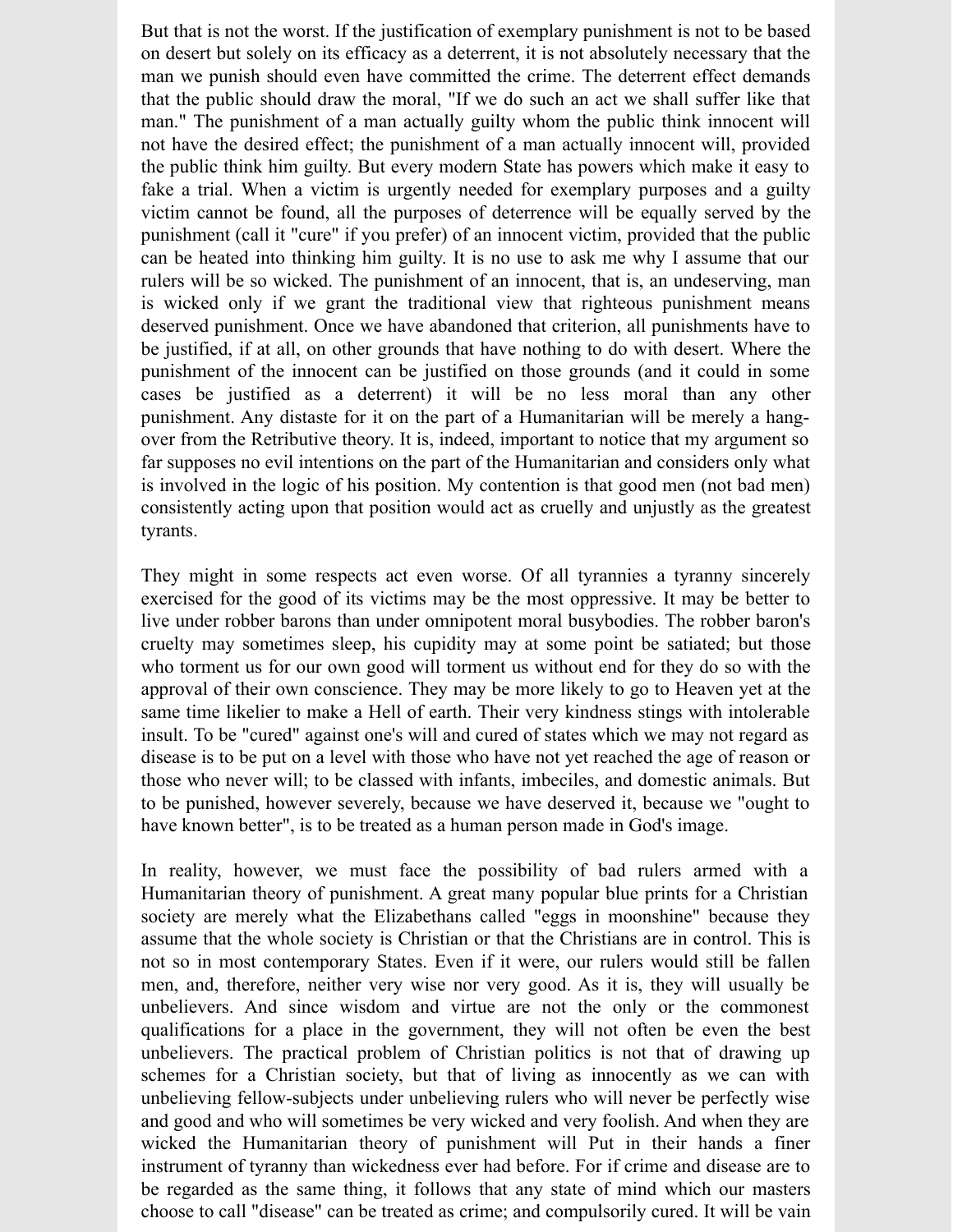to plead that states of mind which displease government need not always involve moral turpitude and do not therefore always deserve forfeiture of liberty. For our masters will not be using the concepts of Desert and Punishment but those of disease and cure. We know that one school of psychology already regards religion as a neurosis. When this particular neurosis becomes inconvenient to government, what is to hinder government from proceeding to "cure" it? Such "cure" will, of course, be compulsory; but under the Humanitarian theory it will not be called by the shocking name of Persecution. No one will blame us for being Christian, no one will hate us, no one will revile us.

The new Nero will approach us with the silky manners of a doctor, and though all will be in fact as compulsory as the tunica molesta or Smithfield or Tyburn, all will go on within the unemotional therapeutic sphere where words like "right" and "wrong" or "freedom" and "slavery" are never heard. And thus when the command is given, every prominent Christian in the land may vanish overnight into Institutions for the Treatment of the Ideologically Unsound, and it will rest with the expert gaolers to say when (if ever) they are to re-emerge. But it will not be persecution. Even if the treatment is painful, even if it is life-long, even if it is fatal, that will be only a regrettable accident; the intention was purely therapeutic. Even in ordinary medicine there were painful operations and fatal operations; so in this. But because they are "treatment", not punishment, they can be criticized only by fellow experts and on technical grounds, never by men as men and on grounds of justice. This is why I think it essential to oppose the Humanitarian theory of punishment, root and branch, wherever we encounter it. It carries on its front a semblance of mercy which is wholly false. That is how it can deceive men of good will. The error began, perhaps, with Shelley's statement that the distinction between mercy and justice was invented in the courts of tyrants. It sounds noble, and was indeed the error of a noble mind. But the distinction is essential. The older view was that mercy "tempered" justice, or (on the highest level of all) that mercy and justice had met and kissed. The essential act of mercy was to pardon; and pardon in its very essence involves the recognition of guilt and ill-desert in the recipient.

If crime is only a disease which needs cure, not sin which deserves punishment, it cannot be pardoned. How can you pardon a man for having a gumboil or a club foot? But the Humanitarian theory wants simply to abolish Justice and substitute Mercy for it. This means that you start being "kind" to people before you have considered their rights, and then force upon them supposed kindnesses which they in fact had a right to refuse, and finally kindnesses which no one but you will recognize as kindnesses and which the recipient will feel as abominable cruelties. You have overshot the mark. Mercy, detached from Justice, grows unmerciful. That is the important paradox. As there are plants which will flourish only in mountain soil, so it appears that Mercy will flower only when it grows in the crannies of the rock of Justice: transplanted to the marshlands of mere Humanitarianism it becomes a man-eating weed, all the more dangerous because it is still called by the same name as the mountain variety. But we ought long ago to have learned our lesson. We should be too old now to be deceived by those humane pretensions which have served to usher in every cruelty of the revolutionary period in which we live. These are the "precious balms" which will "break our heads".

There is a fine sentence in Bunyan:

"It came burning hot into my mind, whatever he said, and however he flattered, when he got me home to his house, he would sell me for a slave."

There is a fine couplet, too, in John Ball: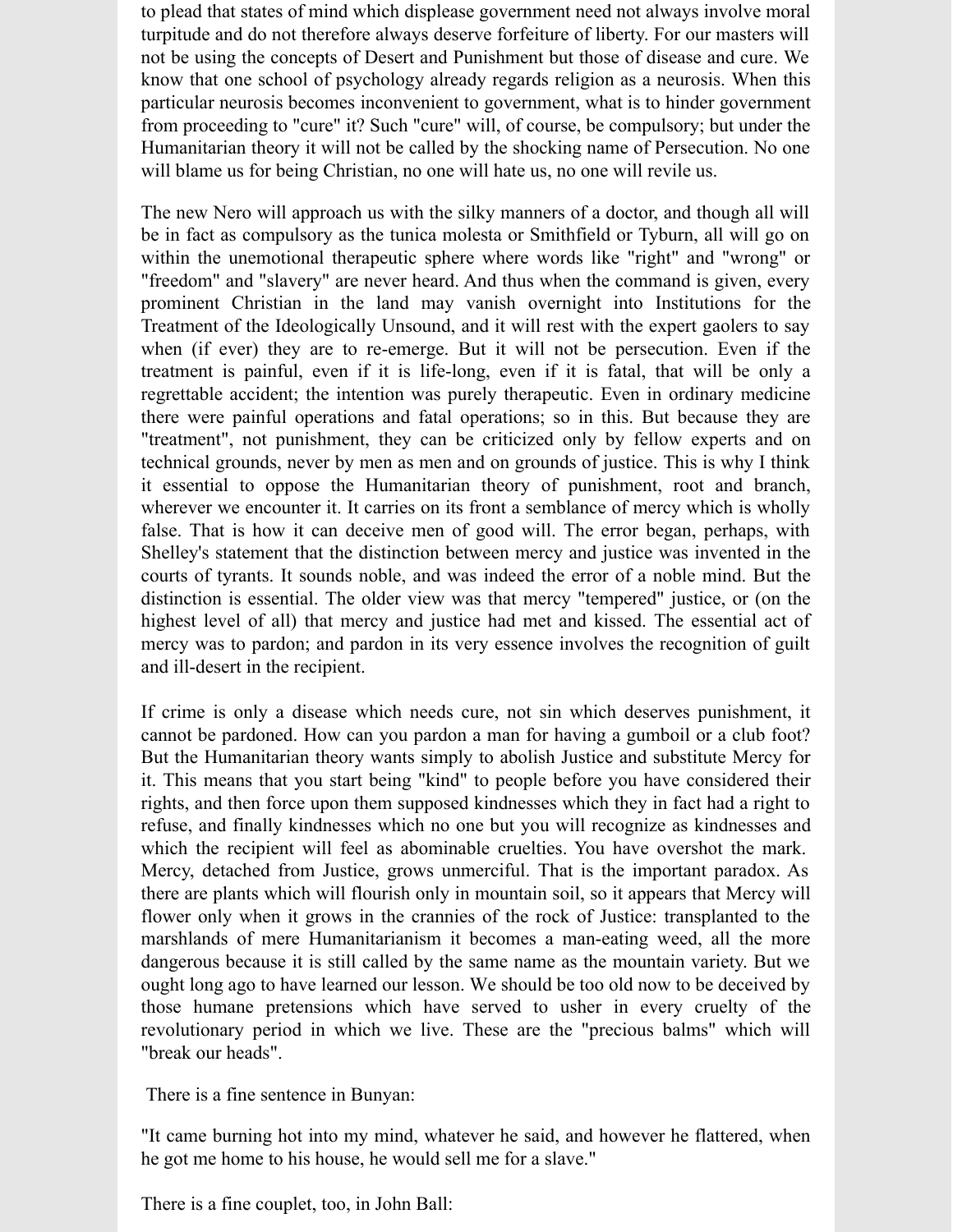"Be ware ere ye be woe Know your friend from your foe."

One last word. You may ask why I send this to an Australian periodical. The reason is simple and perhaps worth recording: I can get no hearing for it in England.

# **THE HUMANITARIAN THEORY OF PUNISHMENT**

## **A REPLY TO C. S. LEWIS**

## **By NORVAL MORRIS and DONALD BUCKLE**

THE University of Melbourne has recently established a Department of Criminology. Our Chairman is a Judge of the Supreme Court, and our Board includes specialists in Medicine, Psychology, Sociology, Psychiatry, and Criminology. Already it is clear that we all adhere, to a greater or less degree, to what C. S. Lewis in his entirely delightful article called a "Humanitarian Theory of Punishment". His thesis is so profoundly opposed to our work as participants in this new Department that it is incumbent upon us to state our position; though we face this task with trepidation, seeing ourselves as Davids with literary slings incapable of delivering a series of blows as incisive as even one phrase from the armoury of Goliath Lewis.

Lewis' vital contention is that the Humanitarian Theory gives to the supposed expert an unwarranted and unjustified power over other men's lives. It is, of course, undeniable that to put a man in a white coat, or to give him a degree in psychology or sociology, does not diminish his sadistic potentialities or the disrupting effects of power on him. Such specialists must be regarded with that healthy scepticism of which Lewis is a fine champion; but scepticism should not lead us to deny their usefulness entirely, and insist-as does Lewis-on purely condign punishment, linked, as he phrases it, to the criminal's "desert". As we shall show, the use of the expert does not involve any abandonment of control over him. He can be kept on tap and yet not on top.

Let us attempt a reply to Lewis' article by advancing two propositions contrary t6 his thesis. First, the possibility of linking with the Humanitarian Theory of Punishment a just consideration of the interest of society and of the criminal. Secondly, the impossibility of his suggested return to the Retributive Theory of Punishment. If these propositions be demonstrated, there is little left of Lewis' argument; though its great worth as a warning against the uncontrolled allocation of powers remains. Lewis rests his case on a suggested dichotomy in which a contrast is drawn between the "deserved" or "just" punishment on the one hand. and therapy or treatment on the other-the latter being the significant purpose of those upholding the Humanitarian Theory of Punishment. To us, this seems an unreal distinction. Whatever the punishment inflicted as a "just" punishment, whatever theory of punishment one may espouse, it cannot be denied that reformation procured in association with it is a desirable thing. To an extent, therefore, some concept of therapy is involved in every desirable theory of punishment. What Lewis opposes is that therapy should be procured through punishment (not in association with it but by means of it), arguing that if treatment be elevated to a purpose as distinct from a mere subsidiary part of a punishment we shall have been delivered over to omnipotent moral busybodies who will work cruelty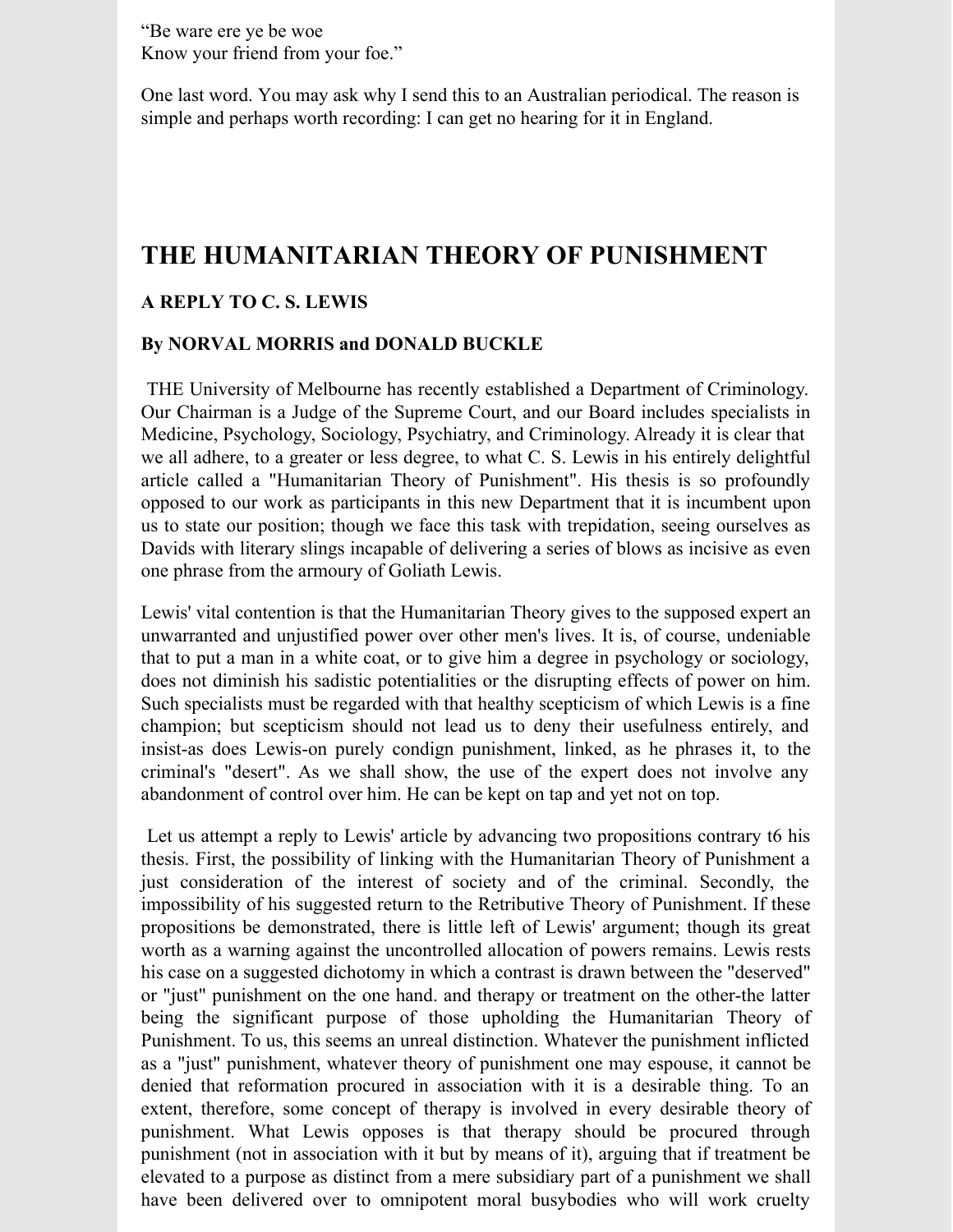without end.

Herein then lies the kernel of the discussion - Lewis regards reformation and deterrence as subsidiary and never as a justification of punishment and suggests that the Humanitarian Theory of Punishment has erected them into its vital aims. This, we believe, is a perversion of the Humanitarian theory. To us, the vital purpose of the criminal law is the protection of the community, always limiting and conditioning its punishments in the light of two other factors, namely, a determination by its actions never to deny the fundamental humanity of even the most depraved criminal, and secondly, a critical appraisal of the limits of our understanding of the springs of human conduct and our ability to predict its course. There is a third limitation imposed by the community's expectations of penal sanctions which we shall later consider. Lewis' article omits any reference to the protection of the community as a valid aim of penal sanctions. He stresses the human personality of each individual criminal, and with this we agree. One human personality he overlooks, however, is the individual humanity of the potential victim of the criminal. It is this humanity we defend; the humanity of those whose only likely connection with the criminal law is the law's failure to protect them from clearly dangerous people.

There is, surely, a parallel in the medical sphere. None of us shrinks from imposing considerable limitations on the freedom of action of those suffering from an infectious disease, and it is perfectly clear that over a wide area we have a Humanitarian Theory of Social Medicine. By suggesting this, we do not mean to take up the completely determinist position, and do not argue that criminal actions are as inaccessible to the actor's control as are the germs that may infect him. Crime is not a personal disease; it cannot be equated to personal disease; it is, however, a social disease. Looked at from the point of view of society, crime is a disease of an integral part of that society. And it is a virus from which society must seek protection. Thus, Lewis' suggestion that the humanitarians think "all crime is more or less pathological" is untrue if he means by it that crime is regarded as individually pathological. No responsible authority would accept that crime is an individually pathological phenomenon; but it is quite clearly a socially pathological phenomenon.

From the point of view of a society, therefore, the prime function of punishment must clearly be the protection of that society. The complete absence of any regard for the potential victim of the criminal which runs through Lewis' article is to us somewhat shocking. His insistence on the individual personality of the criminal to the extent that the punishment must in some way be regarded by the community as deserved, as capable of being measured by an efficient punishment system, carries with it a total disregard for the essential personality of the potential victims of the criminal. Per contra, it seems to us that an argument for this aim of the criminal law-the protection of the community-is conclusive provided it does not carry with it any serious disadvantages. And the disadvantage Lewis sees, and which is undoubtedly a threat, is the possibility of the abuse of power necessarily given to those aiming to fulfill this purpose. Can the expert be kept on tap and not on top? This risk of administrative abuse of power runs throughout the whole social pattern as we increasingly come to rely on the expert in economics, in town planning, in many aspects of social organization, indeed in every sphere of our corporate life, including that of the detection and punishment of crime. One of the basic problems of our age is to erect effective controls by which we can make use of the services of experts and yet guard ourselves from their potential authoritarian danger. In the field of penal sanctions, because of our traditional awareness of this danger, this protection can fairly easily be guaranteed.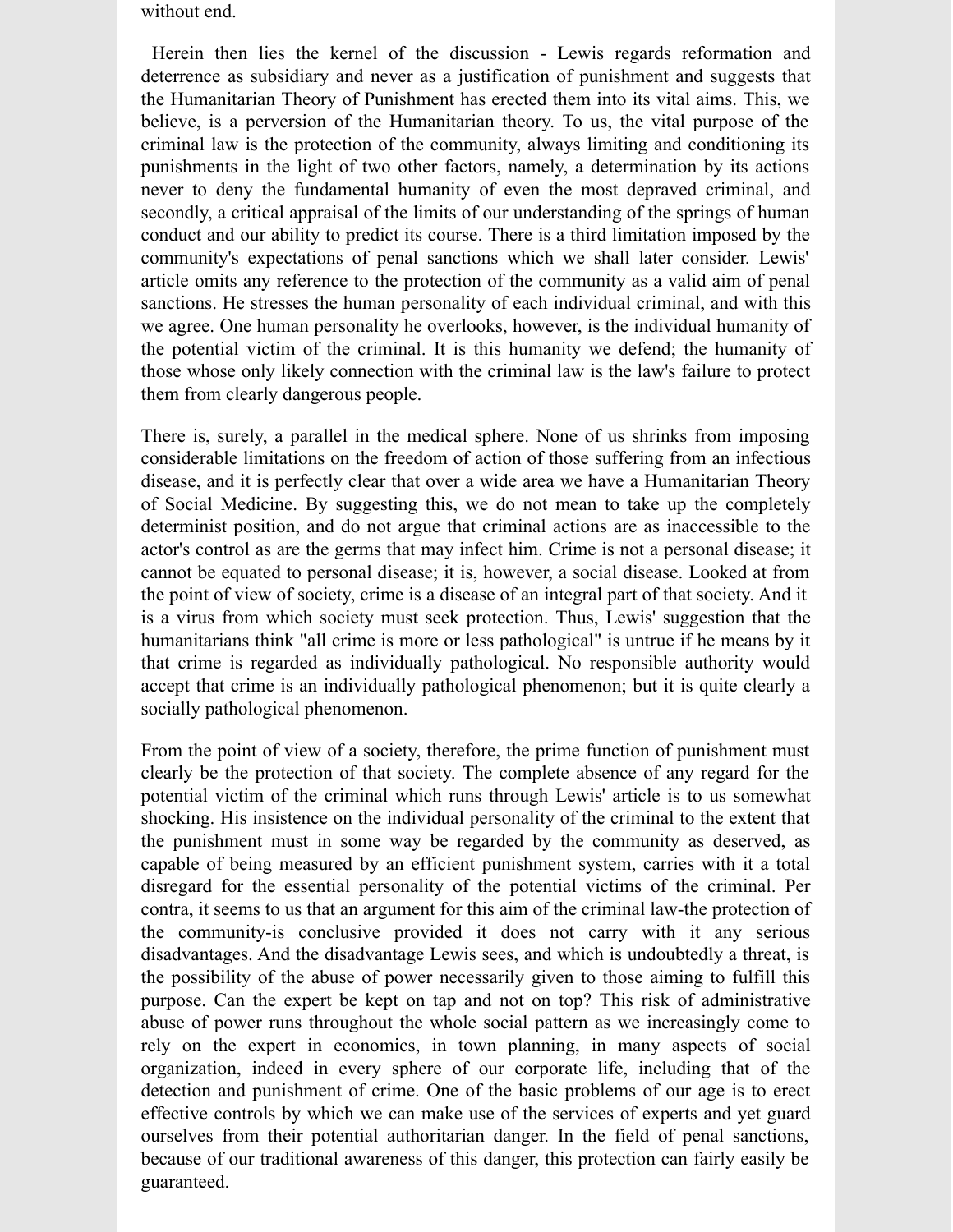The Criminal Courts have traditionally represented the common man and the common man's view of morality. The Judges have earned the confidence of the people as unbiased and incorruptible men. The Courts have to hand excellent techniques for controlling the exuberance of the expert in criminology or penology. Let the ultimate control always reside in the Courts, let the expert always be accountable to them, let the criminal always have access to the Court, let the controls of natural justice which the law has built up be applicable, and, it is suggested, the tyranny which Lewis foreshadows will not eventuate. This type of protection of the individual citizen is surely not beyond the wit of a Nation that has built up the concept of a Parliament and the idea of a Jury.

A test case is given by one of the- basic demands of those adhering to the Humanitarian theory: or certain types of criminals the Humanitarians wish to substitute for definite sentences some degree of indeterminacy as to the period those criminals will spend in prison. As Lewis points out. herein lies a real risk of tyranny. The answer is again to be found in the existing courts. These should require the expert to give evidence publicly and. subject to cross-examination. to substantiate the reasons for his decision concerning the release of the criminal. The prisoner should have the power to initiate this type of enquiry at regular intervals and the onus of proof should never shift from the expert.

An example of wise techniques of judicial control of the indeterminate sentence is to be found in the recent Tasmanian Sexual Offences Act 1951which allows the courts to impose several forms of indeterminate sentence accompanied by re-educative measures on certain sexual offenders. One of these sentences is called a Treatment Order and section 13 (2) of the Act protects the convicted criminal against the tyranny of the expert by providing that:

"A person against whom a treatment order has been made may petition the court to discharge the order upon the ground-

(a) that the treatment is unreasonable;

(b) that the treatment is ineffective:

(c) that the treatment is not being given or is unduly protracted;

or

(d) that the ... petitioner is cured of the indisposition which the order was made to cure."

The use of "indisposition" is infelicitous and there 'may well be other grounds on which the criminal should be allowed to petition the court; but the need to avoid the abuse of power and the establishment of means of achieving this is clearly recognized in this Act as it is throughout Anglo-American jurisprudence. This recognition constitutes a complete rebuttal of Lewis' worst fears.

We therefore submit that we have demonstrated the practical possibility of a Humanitarian theory carrying with it a due regard for the interests both of society and of the individual criminal. Now let us suggest the impossibility of a return, as Lewis recommends to the Retributive Theory of Punishment.

For certain types of criminals given, our present moral conscience a return to a pure Retributive Theory is unthinkable. At both ends of the scale of punishment practically every civilized society has abandoned the Retributive Theory. With child criminals we have abandoned it quite explicitly, holding that the welfare of the child must frequently be regarded as a major consideration motivating courts charged with sentencing juvenile delinquents. The cost to the community of rewarding the larceny of a few sweets by a child with a punishment exactly equated to that social harm, has proved too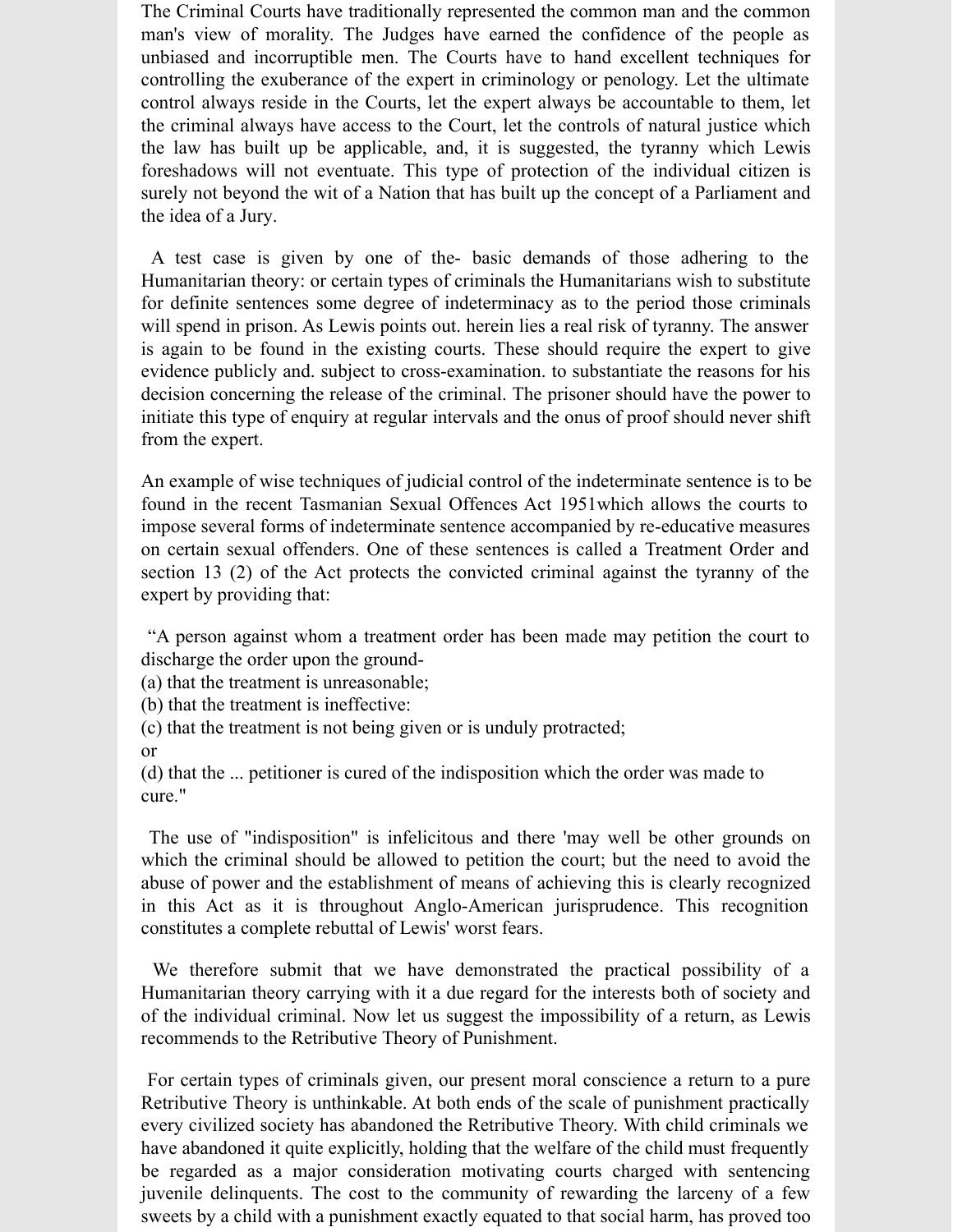expensive to be tolerated. It has been calculated that an incurable schizophrenic costs the community some £20,000 throughout his life, and it is clear that the adult criminal costs the community a great deal more. Therefore, both for the child's sake and for the community's, it is frequently necessary to reward the delinquent child with a punishment not "justly related", in the sense in which Lewis uses the phrase, to the offence he has committed. The emphasis must be on therapy. We suggest that there would be no responsible opinion reversing this development. And at the other end of the scale of punishment the community has likewise abandoned any hint of a Retributive Theory. With habitual criminals every civilized society has abandoned any attempt to equate the punishment to the latest crime that that criminal committed. There are various techniques adopted all over the world. By some the habitual criminal is first punished for the crime he has committed and then held in prison for a protracted period on account of his being an habitual criminal. Others add together the man's dangerousness to the community and his latest offence, and impose a sentence on him as an habitual criminal which is clearly unrelated to that offence only. Here again nobody could tolerate the thought of abandoning this Humanitarian approach to punishment and reverting to a purely Retributive one.

It is, we agree, possible to gather some support for a return to the Retributive Theory of Punishment for the graver and more professional type of criminal who has not yet developed into the habitual criminal. It is possible to do this simply because we do not know very much about the causes of crime. It is not possible, however, to find support for such a retrograde step in regard to those people who are at present put on probation. These are asked to atone for their crimes by being good citizens. And the Courts, advised by those who have studied problems of punishment and by those probation officers who are working in society, have decided that the people they put on probation are good risks, that is to say, they are not likely to offend again. A Retributive Theory could not tolerate such an approach to the punishment of these more minor offenders. Agreed, there is room for mercy in a Retributive Theory, but it could not be a universally applied mercy for certain types of crimes or criminals-if so, it would no longer be Retributive. Thus for child delinquents, for habitual criminals, and for those on probation-to take only a few-the punishments accepted by all civilized societies as suitable are not "deserved" punishments in any expiatory talionic sense. This concept of "desert" is really the lynchpin of Lewis' article. As he sees it, the idea of the "deserved" or "just" punishment is an acceptance that for each offence, calculated in the light both of the crime committed and the history of crimes perpetuated by that individual, there is a price of punishment known fairly widely throughout the community-that there is, in other words, a price-list of deserved punishments. This may well be a true picture of what is in many men's minds; but it is only true for those people who consider a static situation in crime, who consider only two parties to any crime-the criminal and his victim. Now the contrast with this is the Humanitarian Theory which sees crime as a dynamic situation, not involving two parties, but involving many parties: not only a criminal and his victim, but a whole list of future potential victims who, unless they are protected with the best means at our disposal, are likely to suffer hardship. In arranging this protection, however, the Humanitarian must always remember that it should be related to the extent of current knowledge, and to the fact that the community must be expected to bear some risk for its dangerous and pathological elements.

We do not go to the extreme of denying importance to the community's conception of a "deserved" punishment. The punishments imposed on criminals serve purposes other than those we have canvassed-they constitute society's official pronouncement of the gravity with which any criminal action is viewed, and therefore assist in reinforcing that community's sense of right. This sense of right, this group super-ego, must never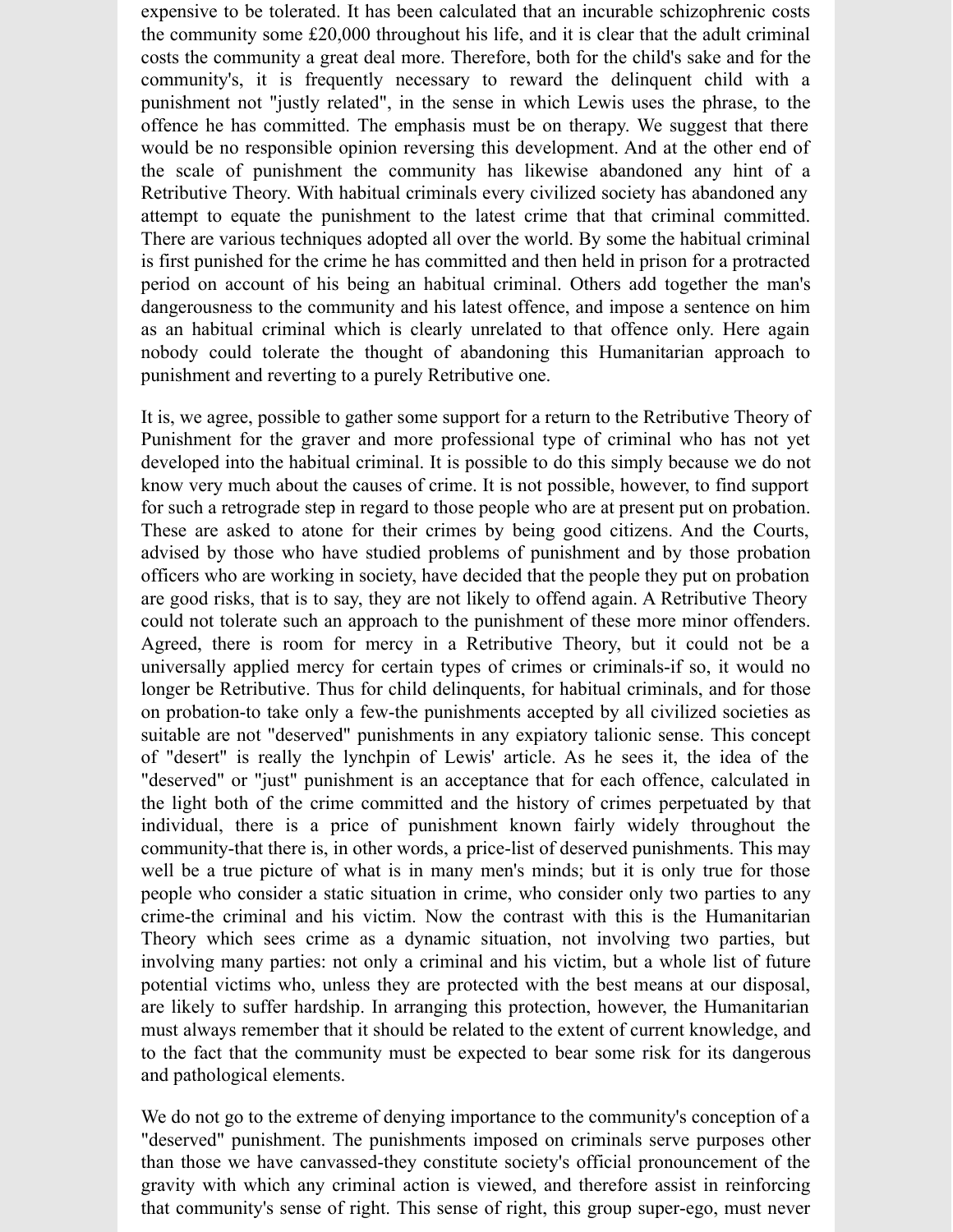be exacerbated either by the too great leniency or the extreme severity of any punishment imposed. In other words, the community's sense of a just punishment will create the polarities of leniency and severity between which the criminal law may work out its other purposes. Where we do deny the validity of this concept of the just or deserved punishment is where it is advanced as a basic philosophic justification of punishment, and not merely as a limiting factor. Kant and Hegel built theories of punishment round this concept which had no more connection with the day-to-day realities of our criminal law than with the pieces on the chess board. It is a similar erection of an emotional sense of right, not applied to the factual exigencies of the task faced by those imposing penal sanctions, that leads to such impossibilities as Lewis' suggested return to the Retributive Theory of Punishment. By constantly making the experts justify to judges and to juries their actions in relation to criminals, punishment may be kept linked to the social conscience of the community. This, we submit, is a more truly comprehended "just" or "deserved" punishment than is the entirely emotional, atavistic approach which Lewis advocates. It must not be assumed that Lewis' version of the Retributive Theory is itself completely satisfactory. Indeed, arguing from no less an authority than St. Thomas Aquinas, we may describe "retribution" as a deprivation or imitation of the individual's powers to continue to exercise his choice between good and evil acts in the area where his delinquency has occurred. (See Dr. Hawkins' article "Punishment and Moral Responsibility" at page 92 of The King's Good Servant-Papers read to the Thomas More Society of London, 1948.) In most cases, therefore, the punishment which will take the form of removal from society is itself the retribution, and should logically continue until the prisoner reaches a sufficient state of grace that he no longer intends to transgress. To us, there is no lack of conformity between theories derived from the Scholastic and Humanitarian philosophies.

Lewis may have been led to his conclusion by what appears to us an over-simplified view of the aetiology of crime. He appears to regard any crime solely as the result of a wrong choice between doing good or doing ill. We do not propose to wander into the morass of the free will-determinism argument, for we agree with Lewis that this is a cause of crime. We do not, however, regard it as the only cause of crime which is to us an extremely complicated moral, physical, psychological, and sociological phenomenon in which the totality of the criminal's inheritance and environment, together with his area of free will, will have causal connection with the crime he commits. To relate punishment to but one aetiological factor is to minimize the difficulty of fixing a rational sentence. Our argument thus leads to a rejection of the Retributive Theory, not only on philosophical but also on purely practical political grounds, and to an acceptance of a morally just Humanitarian approach to punishment. It may be that a vital cause of our different view of punishment from that accepted by Lewis lies in our lower estimation of the efficacy of law as a means of social control. Law stands below Custom and well below Religion as a means of guiding men to the Good Life. It is a relatively blunt instrument of moral control, and should not be thought of as a means of achieving expiation of sin or completely just retribution for evil-doing.

# **Ralph Howard BLAKELY, Jr., Petitioner, v. WASHINGTON.**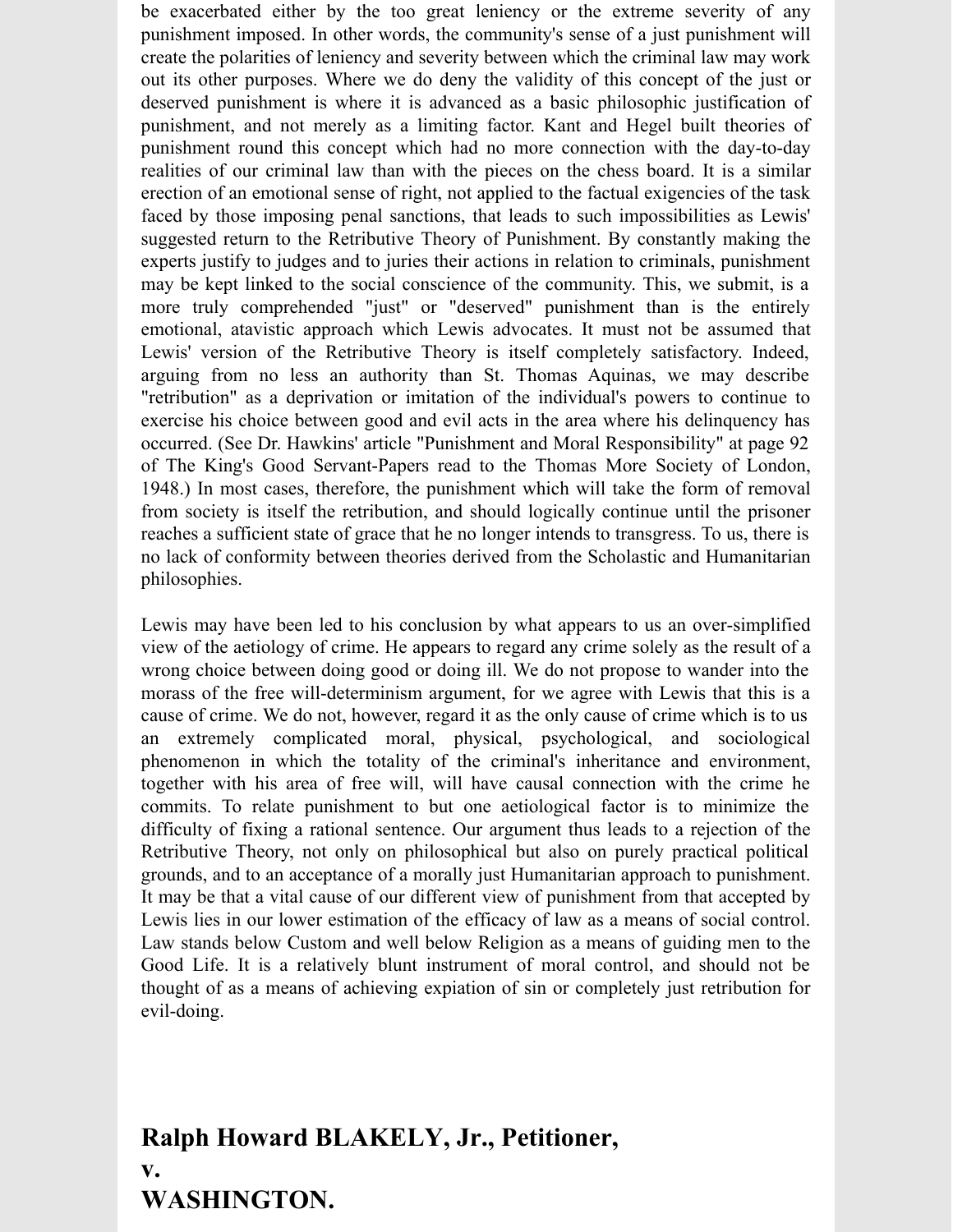#### No. 02–1632.

Argued March 23, 2004.Decided June 24, 2004.Rehearing Denied Aug. 23, 2004.See 542 U.S. 961, 125 S.Ct. 21.

# **Opinion**

Justice [SCALIA](https://1.next.westlaw.com/Link/Document/FullText?findType=h&pubNum=176284&cite=0254763301&originatingDoc=I81e6dedc9c9d11d9bdd1cfdd544ca3a4&refType=RQ&originationContext=document&transitionType=DocumentItem&ppcid=0fb284f28bb24370944db6eeba67a5bb&contextData=(sc.UserEnteredCitation)&analyticGuid=I81e6dedc9c9d11d9bdd1cfdd544ca3a4) delivered the opinion of the Court.

Petitioner Ralph Howard Blakely, Jr., pleaded guilty to the kidnaping of his estranged wife. The facts admitted in his plea, standing alone, supported a maximum sentence of 53 months. Pursuant to state law, the court imposed an "exceptional" sentence of 90 months after making a judicial determination that he had acted with "deliberate cruelty." App. 40, 49. We consider whether this violated petitioner's Sixth Amendment right to trial by jury.

# I

Petitioner married his wife Yolanda in 1973. He was evidently a difficult man to live with, having been diagnosed at various times with psychological and personality disorders including paranoid [schizophrenia](https://1.next.westlaw.com/Link/Document/FullText?entityType=disease&entityId=Ic7562cd2475411db9765f9243f53508a&originationContext=document&transitionType=DocumentItem&contextData=(sc.Default)&ppcid=0fb284f28bb24370944db6eeba67a5bb). His wife ultimately filed for divorce. In 1998, he abducted her from their orchard home in Grant County, Washington, binding her with duct tape and forcing her at knifepoint into a wooden box in the bed of his pickup truck. In the process, he implored her to dismiss the divorce suit and related trust proceedings.

When the couple's 13–year–old son Ralphy returned home from school, petitioner ordered him to follow in another car, threatening to harm Yolanda with a shotgun if he did not do so. Ralphy escaped and sought help when they stopped at a gas station, but petitioner continued on with Yolanda to a friend's house in Montana. He was finally arrested after the friend called the police.

The State charged petitioner with first-degree kidnaping, Wash. Rev.Code Ann. § [9A.40.020\(1\)](https://1.next.westlaw.com/Link/Document/FullText?findType=L&pubNum=1000259&cite=WAST9A.40.020&originatingDoc=I81e6dedc9c9d11d9bdd1cfdd544ca3a4&refType=SP&originationContext=document&transitionType=DocumentItem&ppcid=0fb284f28bb24370944db6eeba67a5bb&contextData=(sc.UserEnteredCitation)#co_pp_f1c50000821b0) (2000).[1](https://1.next.westlaw.com/Document/I81e6dedc9c9d11d9bdd1cfdd544ca3a4/View/FullText.html?transitionType=UniqueDocItem&contextData=(sc.Default)&userEnteredCitation=542+u.s.+296#co_footnote_B00212004622625) Upon reaching a plea agreement, however, it reduced the charge to second-degree kidnaping involving domestic violence and use of a firearm, see §§ 9A.40.030(1), [10.99.020\(3\)\(p\),](https://1.next.westlaw.com/Link/Document/FullText?findType=L&pubNum=1000259&cite=WAST9A.40.030&originatingDoc=I81e6dedc9c9d11d9bdd1cfdd544ca3a4&refType=SP&originationContext=document&transitionType=DocumentItem&ppcid=0fb284f28bb24370944db6eeba67a5bb&contextData=(sc.UserEnteredCitation)#co_pp_f1c50000821b0) [9.94A.125](https://1.next.westlaw.com/Link/Document/FullText?findType=L&pubNum=1000259&cite=WAST9.94A.125&originatingDoc=I81e6dedc9c9d11d9bdd1cfdd544ca3a4&refType=LQ&originationContext=document&transitionType=DocumentItem&ppcid=0fb284f28bb24370944db6eeba67a5bb&contextData=(sc.UserEnteredCitation)).[2](https://1.next.westlaw.com/Document/I81e6dedc9c9d11d9bdd1cfdd544ca3a4/View/FullText.html?transitionType=UniqueDocItem&contextData=(sc.Default)&userEnteredCitation=542+u.s.+296#co_footnote_B00322004622625) Petitioner entered a guilty plea admitting the elements of second-degree kidnaping and the domestic-violence and firearm allegations, but no other relevant facts.

The case then proceeded to sentencing. In Washington, second-degree kidnaping is a class B felony. § [9A.40.030\(3\)](https://1.next.westlaw.com/Link/Document/FullText?findType=L&pubNum=1000259&cite=WAST9A.40.030&originatingDoc=I81e6dedc9c9d11d9bdd1cfdd544ca3a4&refType=SP&originationContext=document&transitionType=DocumentItem&ppcid=0fb284f28bb24370944db6eeba67a5bb&contextData=(sc.UserEnteredCitation)#co_pp_d08f0000f5f67). State law provides that "[n]o person convicted of a [class B] felony shall be punished by confinement ... exceeding ... a term of ten years." § 9A.20.021(1)(b). Other provisions of state law, however, further limit the range of sentences a judge may impose. Washington's Sentencing Reform Act specifies, for petitioner's offense of second-degree kidnaping with a firearm, a "standard range" of 49 to 53 months. See § 9.94A.320 (seriousness level V for second-degree kidnaping); App. 27 (offender score 2 based on § 9.94A.360); § 9.94A.310(1), box 2–V (standard range of  $13-17$  $13-17$  $13-17$  months); §  $9.94A.310(3)(b)$  (36-month firearm enhancement). A judge may impose a sentence above the standard range if he finds "substantial and compelling reasons justifying an exceptional sentence." § [9.94A.120\(2\)](https://1.next.westlaw.com/Link/Document/FullText?findType=L&pubNum=1000259&cite=WAST9.94A.120&originatingDoc=I81e6dedc9c9d11d9bdd1cfdd544ca3a4&refType=LQ&originationContext=document&transitionType=DocumentItem&ppcid=0fb284f28bb24370944db6eeba67a5bb&contextData=(sc.UserEnteredCitation)). The Act lists aggravating factors that justify such a departure, which it recites to be illustrative rather than exhaustive. § 9.94A.390. Nevertheless, "[a] reason offered to justify an exceptional sentence can be considered only if it takes into account factors other than those which are used in [computing](https://1.next.westlaw.com/Link/Document/FullText?findType=Y&serNum=2001244855&pubNum=0004645&originatingDoc=I81e6dedc9c9d11d9bdd1cfdd544ca3a4&refType=RP&fi=co_pp_sp_4645_277&originationContext=document&transitionType=DocumentItem&ppcid=0fb284f28bb24370944db6eeba67a5bb&contextData=(sc.UserEnteredCitation)#co_pp_sp_4645_277) the standard range sentence for the offense." *State v. Gore,* 143 Wash.2d 288, [315–316,](https://1.next.westlaw.com/Link/Document/FullText?findType=Y&serNum=2001244855&pubNum=0004645&originatingDoc=I81e6dedc9c9d11d9bdd1cfdd544ca3a4&refType=RP&fi=co_pp_sp_4645_277&originationContext=document&transitionType=DocumentItem&ppcid=0fb284f28bb24370944db6eeba67a5bb&contextData=(sc.UserEnteredCitation)#co_pp_sp_4645_277) 21 P.3d 262, 277 (2001) . When a judge imposes an exceptional sentence, he must set forth findings of fact and conclusions of law supporting it.  $\S$  [9.94A.120\(3\)](https://1.next.westlaw.com/Link/Document/FullText?findType=L&pubNum=1000259&cite=WAST9.94A.120&originatingDoc=I81e6dedc9c9d11d9bdd1cfdd544ca3a4&refType=LQ&originationContext=document&transitionType=DocumentItem&ppcid=0fb284f28bb24370944db6eeba67a5bb&contextData=(sc.UserEnteredCitation)). A reviewing court will reverse the sentence if it finds that "under a clearly erroneous standard there is insufficient evidence in the record to support the reasons for imposing an exceptional sentence." *[Id.,](https://1.next.westlaw.com/Link/Document/FullText?findType=Y&serNum=2001244855&pubNum=0004645&originatingDoc=I81e6dedc9c9d11d9bdd1cfdd544ca3a4&refType=RP&fi=co_pp_sp_4645_277&originationContext=document&transitionType=DocumentItem&ppcid=0fb284f28bb24370944db6eeba67a5bb&contextData=(sc.UserEnteredCitation)#co_pp_sp_4645_277)* at 315, 21 [P.3d,](https://1.next.westlaw.com/Link/Document/FullText?findType=Y&serNum=2001244855&pubNum=0004645&originatingDoc=I81e6dedc9c9d11d9bdd1cfdd544ca3a4&refType=RP&fi=co_pp_sp_4645_277&originationContext=document&transitionType=DocumentItem&ppcid=0fb284f28bb24370944db6eeba67a5bb&contextData=(sc.UserEnteredCitation)#co_pp_sp_4645_277) at 277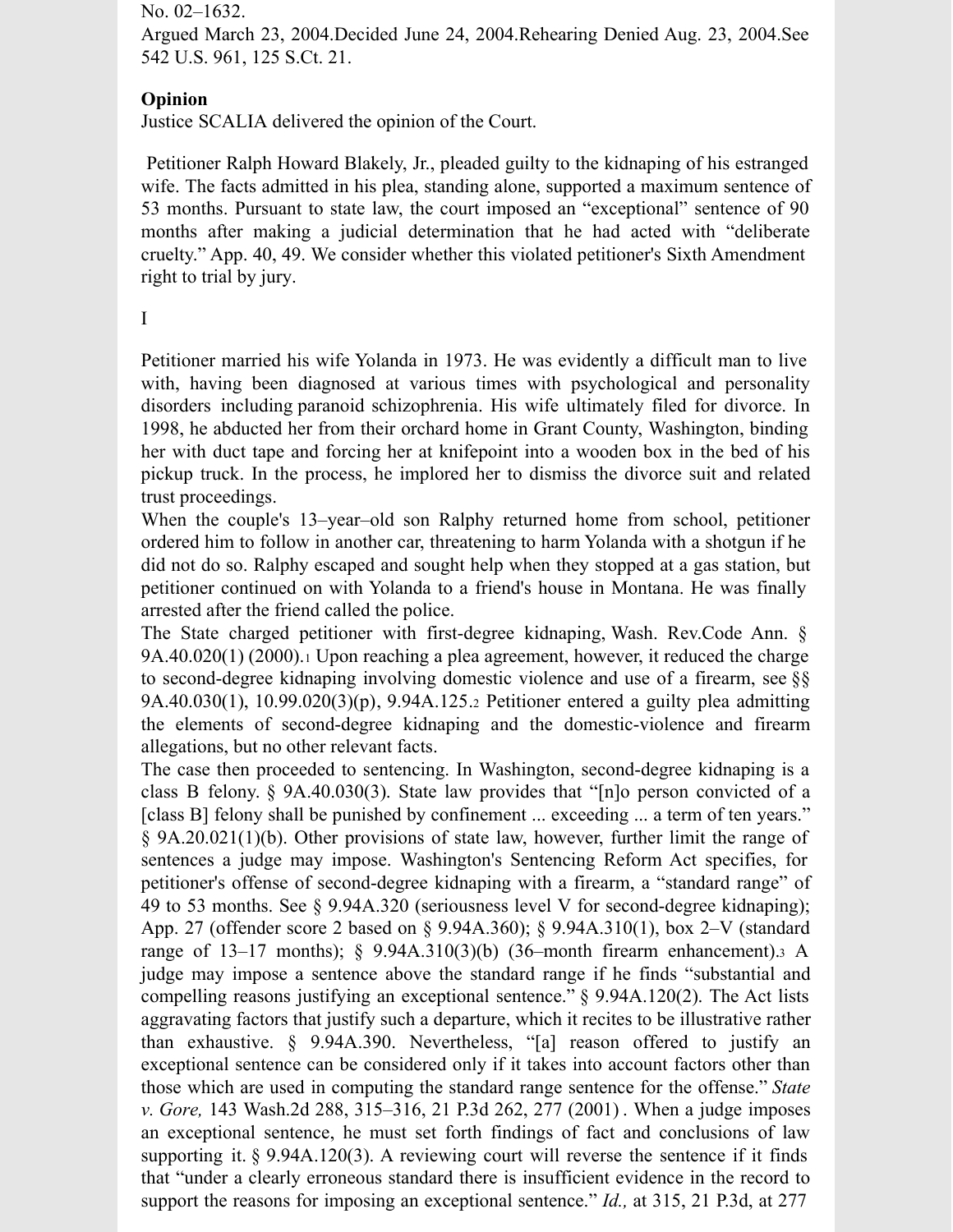$(citing § 9.94A.210(4)).$  $(citing § 9.94A.210(4)).$  $(citing § 9.94A.210(4)).$ 

Pursuant to the plea agreement, the State recommended a sentence within the standard range of 49 to 53 months. After hearing Yolanda's description of the kidnaping, however, the judge rejected the State's recommendation and imposed an exceptional sentence of 90 months—37 months beyond the standard maximum. He justified the sentence on the ground that petitioner had acted with "deliberate cruelty," a statutorily enumerated ground for departure in domestic-violence cases. § 9.94A.390(2)(h)(iii).[4](https://1.next.westlaw.com/Document/I81e6dedc9c9d11d9bdd1cfdd544ca3a4/View/FullText.html?transitionType=UniqueDocItem&contextData=(sc.Default)&userEnteredCitation=542+u.s.+296#co_footnote_B00542004622625) Faced with an unexpected increase of more than three years in his sentence, petitioner objected. The judge accordingly conducted a 3–day bench hearing featuring testimony from petitioner, Yolanda, Ralphy, a police officer, and medical experts. After the

hearing, he issued 32 findings of fact, concluding:

"The defendant's motivation to commit kidnapping was complex, contributed to by his mental condition and personality disorders, the pressures of the divorce litigation, the impending trust litigation trial and anger over his troubled interpersonal relationships with his spouse and children. While he misguidedly intended to forcefully reunite his family, his attempt to do so was subservient to his desire to terminate lawsuits and modify title ownerships to his benefit.

"The defendant's methods were more homogeneous than his motive. He used stealth and surprise, and took advantage of the victim's isolation. He immediately employed physical violence, restrained the victim with tape, and threatened her with injury and death to herself and others. He immediately coerced the victim into providing information by the threatening application of a knife. He violated a subsisting restraining order." App. 48–49.

The judge adhered to his initial determination of deliberate cruelty.

Petitioner appealed, arguing that this sentencing procedure deprived him of his federal constitutional right to have a jury determine beyond a reasonable doubt all facts legally essential to his sentence. The State Court of Appeals affirmed, 111 Wash.App. 851, 870–871, 47 P.3d 149, 159 (2002), relying on the [Washington](https://1.next.westlaw.com/Link/Document/FullText?findType=Y&serNum=2002324014&pubNum=0004645&originatingDoc=I81e6dedc9c9d11d9bdd1cfdd544ca3a4&refType=RP&fi=co_pp_sp_4645_159&originationContext=document&transitionType=DocumentItem&ppcid=0fb284f28bb24370944db6eeba67a5bb&contextData=(sc.UserEnteredCitation)#co_pp_sp_4645_159) Supreme Court's rejection of a similar challenge in *Gore, [supra,](https://1.next.westlaw.com/Link/Document/FullText?findType=Y&serNum=2001244855&pubNum=0004645&originatingDoc=I81e6dedc9c9d11d9bdd1cfdd544ca3a4&refType=RP&fi=co_pp_sp_4645_275&originationContext=document&transitionType=DocumentItem&ppcid=0fb284f28bb24370944db6eeba67a5bb&contextData=(sc.UserEnteredCitation)#co_pp_sp_4645_275)* at [311–315,](https://1.next.westlaw.com/Link/Document/FullText?findType=Y&serNum=2001244855&pubNum=0004645&originatingDoc=I81e6dedc9c9d11d9bdd1cfdd544ca3a4&refType=RP&fi=co_pp_sp_4645_275&originationContext=document&transitionType=DocumentItem&ppcid=0fb284f28bb24370944db6eeba67a5bb&contextData=(sc.UserEnteredCitation)#co_pp_sp_4645_275) 21 P.3d, at 275–277 . The Washington Supreme Court denied [discretionary](https://1.next.westlaw.com/Link/Document/FullText?findType=Y&pubNum=0004645&cite=62PC3D889&originatingDoc=I81e6dedc9c9d11d9bdd1cfdd544ca3a4&refType=RP&originationContext=document&transitionType=DocumentItem&ppcid=0fb284f28bb24370944db6eeba67a5bb&contextData=(sc.UserEnteredCitation)) review. 148 Wash.2d 1010, 62 P.3d 889 (2003). We granted [certiorari.](https://1.next.westlaw.com/Link/Document/FullText?findType=Y&pubNum=0000708&cite=124SCT429&originatingDoc=I81e6dedc9c9d11d9bdd1cfdd544ca3a4&refType=RP&originationContext=document&transitionType=DocumentItem&ppcid=0fb284f28bb24370944db6eeba67a5bb&contextData=(sc.UserEnteredCitation)) 540 U.S. 965, 124 S.Ct. 429, 157 L.Ed.2d 309 (2003).

# II

This case requires us to apply the rule we [expressed](https://1.next.westlaw.com/Link/Document/FullText?findType=Y&serNum=2000387238&pubNum=0000708&originatingDoc=I81e6dedc9c9d11d9bdd1cfdd544ca3a4&refType=RP&originationContext=document&transitionType=DocumentItem&ppcid=0fb284f28bb24370944db6eeba67a5bb&contextData=(sc.UserEnteredCitation)) in *[Apprendi](https://1.next.westlaw.com/Link/Document/FullText?findType=Y&serNum=2000387238&pubNum=0000708&originatingDoc=I81e6dedc9c9d11d9bdd1cfdd544ca3a4&refType=RP&originationContext=document&transitionType=DocumentItem&ppcid=0fb284f28bb24370944db6eeba67a5bb&contextData=(sc.UserEnteredCitation)) v. New Jersey,* 530 U.S. 466, 490, 120 S.Ct. 2348, 147 L.Ed.2d 435 (2000): "Other than the fact of a prior conviction, any fact that increases the penalty for a crime beyond the prescribed statutory maximum must be submitted to a jury, and proved beyond a reasonable doubt." This rule reflects two longstanding tenets of common-law criminal jurisprudence: that the "truth of every accusation" against a defendant "should afterwards be confirmed by the unanimous suffrage of twelve of his equals and neighbours," 4 W. Blackstone, Commentaries on the Laws of England 343 (1769), and that "an accusation which lacks any particular fact which the law makes essential to the punishment is ... no accusation within the requirements of the common law, and it is no accusation in reason," 1 J. Bishop, Criminal Procedure § 87, p. 55 (2d ed. 1872).[5](https://1.next.westlaw.com/Document/I81e6dedc9c9d11d9bdd1cfdd544ca3a4/View/FullText.html?transitionType=UniqueDocItem&contextData=(sc.Default)&userEnteredCitation=542+u.s.+296#co_footnote_B00652004622625) These principles have been acknowledged by courts and treatises since the earliest days of graduated [sentencing;](https://1.next.westlaw.com/Link/Document/FullText?findType=Y&serNum=2000387238&pubNum=0000780&originatingDoc=I81e6dedc9c9d11d9bdd1cfdd544ca3a4&refType=RP&fi=co_pp_sp_780_476&originationContext=document&transitionType=DocumentItem&ppcid=0fb284f28bb24370944db6eeba67a5bb&contextData=(sc.UserEnteredCitation)#co_pp_sp_780_476) we compiled the relevant authorities in *[Apprendi,](https://1.next.westlaw.com/Link/Document/FullText?findType=Y&serNum=2000387238&pubNum=0000780&originatingDoc=I81e6dedc9c9d11d9bdd1cfdd544ca3a4&refType=RP&fi=co_pp_sp_780_476&originationContext=document&transitionType=DocumentItem&ppcid=0fb284f28bb24370944db6eeba67a5bb&contextData=(sc.UserEnteredCitation)#co_pp_sp_780_476)* see 530 U.S., at 476–483, 489–490, n. 15; *[id.,](https://1.next.westlaw.com/Link/Document/FullText?findType=Y&serNum=2000387238&pubNum=0000708&originatingDoc=I81e6dedc9c9d11d9bdd1cfdd544ca3a4&refType=RP&originationContext=document&transitionType=DocumentItem&ppcid=0fb284f28bb24370944db6eeba67a5bb&contextData=(sc.UserEnteredCitation))* at [501–518,](https://1.next.westlaw.com/Link/Document/FullText?findType=Y&serNum=2000387238&pubNum=0000708&originatingDoc=I81e6dedc9c9d11d9bdd1cfdd544ca3a4&refType=RP&originationContext=document&transitionType=DocumentItem&ppcid=0fb284f28bb24370944db6eeba67a5bb&contextData=(sc.UserEnteredCitation)) 120 S.Ct. 2348 (THOMAS, J., concurring), and need not repeat them here.[6](https://1.next.westlaw.com/Document/I81e6dedc9c9d11d9bdd1cfdd544ca3a4/View/FullText.html?transitionType=UniqueDocItem&contextData=(sc.Default)&userEnteredCitation=542+u.s.+296#co_footnote_B00762004622625)

*Apprendi* involved a New Jersey hate-crime statute that authorized a 20–year sentence, despite the usual 10–year maximum, if the judge found the crime to have been committed " 'with a purpose to intimidate ... because of race, color, gender, handicap, religion, sexual orientation or ethnicity.' " *[Id.,](https://1.next.westlaw.com/Link/Document/FullText?findType=Y&serNum=2000387238&pubNum=0000708&originatingDoc=I81e6dedc9c9d11d9bdd1cfdd544ca3a4&refType=RP&originationContext=document&transitionType=DocumentItem&ppcid=0fb284f28bb24370944db6eeba67a5bb&contextData=(sc.UserEnteredCitation))* at [468–469,](https://1.next.westlaw.com/Link/Document/FullText?findType=Y&serNum=2000387238&pubNum=0000708&originatingDoc=I81e6dedc9c9d11d9bdd1cfdd544ca3a4&refType=RP&originationContext=document&transitionType=DocumentItem&ppcid=0fb284f28bb24370944db6eeba67a5bb&contextData=(sc.UserEnteredCitation)) 120 S.Ct. 2348 (quoting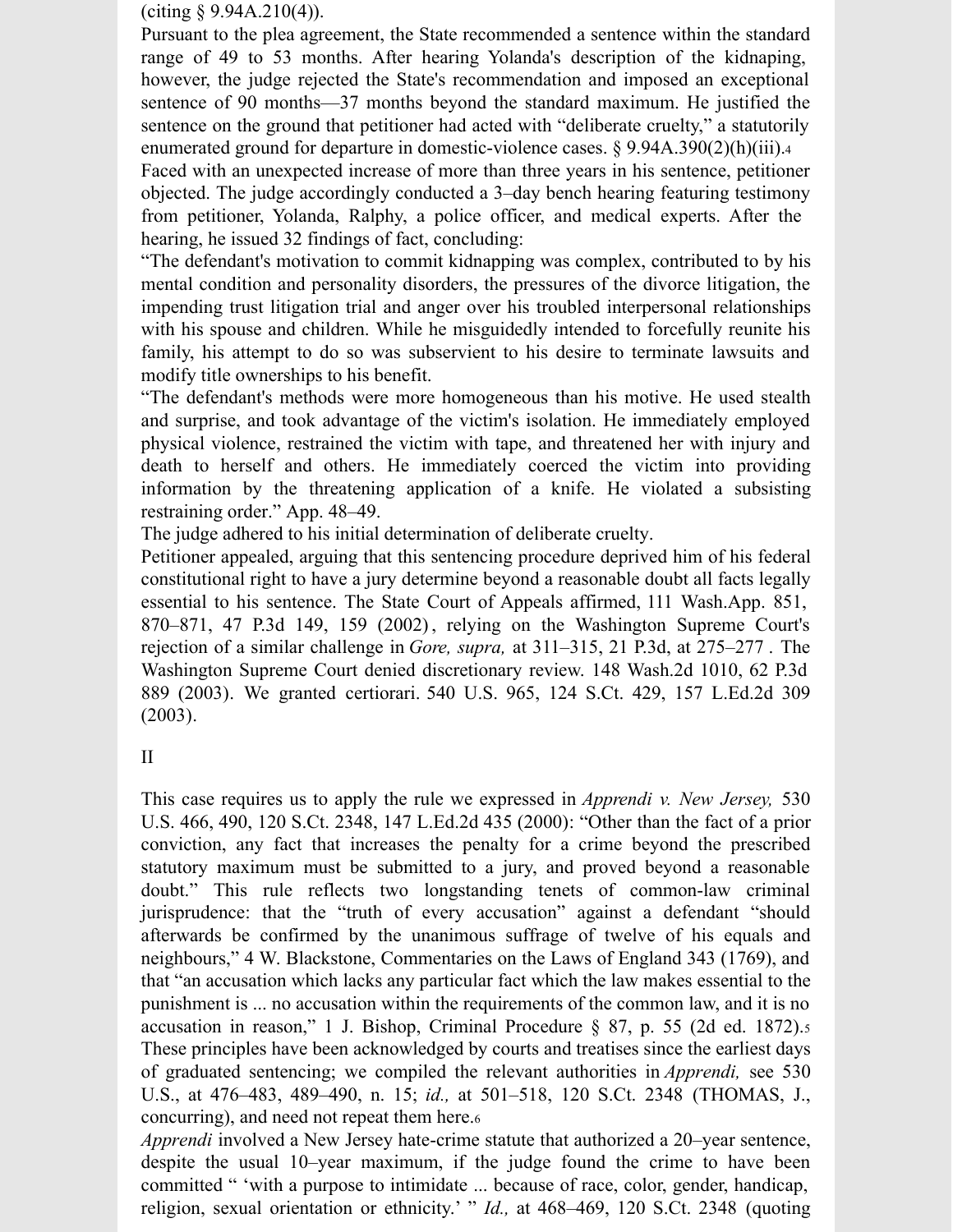N.J. Stat. Ann. § [2C:44–3\(e\)](https://1.next.westlaw.com/Link/Document/FullText?findType=L&pubNum=1000045&cite=NJST2C%3a44-3&originatingDoc=I81e6dedc9c9d11d9bdd1cfdd544ca3a4&refType=LQ&originationContext=document&transitionType=DocumentItem&ppcid=0fb284f28bb24370944db6eeba67a5bb&contextData=(sc.UserEnteredCitation)) (West [Supp.1999–2000\)\).](https://1.next.westlaw.com/Link/Document/FullText?findType=Y&serNum=2002390142&pubNum=0000708&originatingDoc=I81e6dedc9c9d11d9bdd1cfdd544ca3a4&refType=RP&originationContext=document&transitionType=DocumentItem&ppcid=0fb284f28bb24370944db6eeba67a5bb&contextData=(sc.UserEnteredCitation)) In *Ring v. [Arizona,](https://1.next.westlaw.com/Link/Document/FullText?findType=Y&serNum=2002390142&pubNum=0000708&originatingDoc=I81e6dedc9c9d11d9bdd1cfdd544ca3a4&refType=RP&originationContext=document&transitionType=DocumentItem&ppcid=0fb284f28bb24370944db6eeba67a5bb&contextData=(sc.UserEnteredCitation))* 536 U.S. 584, 592–593, and n. 1, 122 S.Ct. 2428, 153 L.Ed.2d 556 (2002), we applied *Apprendi* to an Arizona law that authorized the death penalty if the judge found 1 of 10 aggravating factors. In each case, we concluded that the defendant's constitutional rights had been violated because the judge had imposed a sentence greater than the maximum he could have imposed under state law without the challenged factual finding. *[Apprendi,](https://1.next.westlaw.com/Link/Document/FullText?findType=Y&serNum=2000387238&pubNum=0000708&originatingDoc=I81e6dedc9c9d11d9bdd1cfdd544ca3a4&refType=RP&originationContext=document&transitionType=DocumentItem&ppcid=0fb284f28bb24370944db6eeba67a5bb&contextData=(sc.UserEnteredCitation)) supra,* at [491–497,](https://1.next.westlaw.com/Link/Document/FullText?findType=Y&serNum=2000387238&pubNum=0000708&originatingDoc=I81e6dedc9c9d11d9bdd1cfdd544ca3a4&refType=RP&originationContext=document&transitionType=DocumentItem&ppcid=0fb284f28bb24370944db6eeba67a5bb&contextData=(sc.UserEnteredCitation)) 120 S.Ct. 2348; *Ring, [supra,](https://1.next.westlaw.com/Link/Document/FullText?findType=Y&serNum=2002390142&pubNum=0000708&originatingDoc=I81e6dedc9c9d11d9bdd1cfdd544ca3a4&refType=RP&originationContext=document&transitionType=DocumentItem&ppcid=0fb284f28bb24370944db6eeba67a5bb&contextData=(sc.UserEnteredCitation))* at 603–609, 122 S.Ct. 2428.

In this case, petitioner was sentenced to more than three years above the 53–month statutory maximum of the standard range because he had acted with "deliberate cruelty." The facts supporting that finding were neither admitted by petitioner nor found by a jury. The State nevertheless contends that there was no *Apprendi* violation because the relevant "statutory maximum" is not 53 months, but the 10–year maximum for class B felonies in  $\S$  9A.20.021(1)(b). It observes that no exceptional sentence may exceed that limit. See § 9.94A.420. Our precedents make clear, however, that the "statutory maximum" for *Apprendi* purposes is the maximum sentence a judge may impose *solely on the basis of the facts reflected in the jury verdict or admitted by the defendant.* See *Ring, [supra,](https://1.next.westlaw.com/Link/Document/FullText?findType=Y&serNum=2002390142&pubNum=0000708&originatingDoc=I81e6dedc9c9d11d9bdd1cfdd544ca3a4&refType=RP&originationContext=document&transitionType=DocumentItem&ppcid=0fb284f28bb24370944db6eeba67a5bb&contextData=(sc.UserEnteredCitation))* at 602, 122 [S.Ct.](https://1.next.westlaw.com/Link/Document/FullText?findType=Y&serNum=2002390142&pubNum=0000708&originatingDoc=I81e6dedc9c9d11d9bdd1cfdd544ca3a4&refType=RP&originationContext=document&transitionType=DocumentItem&ppcid=0fb284f28bb24370944db6eeba67a5bb&contextData=(sc.UserEnteredCitation)) 2428 (" 'the maximum he would receive if punished according to the facts reflected in the jury verdict alone' " (quoting *[Apprendi,](https://1.next.westlaw.com/Link/Document/FullText?findType=Y&serNum=2002390152&pubNum=0000708&originatingDoc=I81e6dedc9c9d11d9bdd1cfdd544ca3a4&refType=RP&originationContext=document&transitionType=DocumentItem&ppcid=0fb284f28bb24370944db6eeba67a5bb&contextData=(sc.UserEnteredCitation)) supra,* at 483, 120 [S.Ct.](https://1.next.westlaw.com/Link/Document/FullText?findType=Y&serNum=2000387238&pubNum=0000708&originatingDoc=I81e6dedc9c9d11d9bdd1cfdd544ca3a4&refType=RP&originationContext=document&transitionType=DocumentItem&ppcid=0fb284f28bb24370944db6eeba67a5bb&contextData=(sc.UserEnteredCitation)) 2348)); *Harris v. [United](https://1.next.westlaw.com/Link/Document/FullText?findType=Y&serNum=2002390152&pubNum=0000708&originatingDoc=I81e6dedc9c9d11d9bdd1cfdd544ca3a4&refType=RP&originationContext=document&transitionType=DocumentItem&ppcid=0fb284f28bb24370944db6eeba67a5bb&contextData=(sc.UserEnteredCitation)) States,* 536 U.S. 545, 563, 122 S.Ct. 2406, 153 L.Ed.2d 524 (2002) (plurality opinion) (same); cf. *Apprendi, supra,* at 488, 120 [S.Ct.](https://1.next.westlaw.com/Link/Document/FullText?findType=Y&serNum=2000387238&pubNum=0000708&originatingDoc=I81e6dedc9c9d11d9bdd1cfdd544ca3a4&refType=RP&originationContext=document&transitionType=DocumentItem&ppcid=0fb284f28bb24370944db6eeba67a5bb&contextData=(sc.UserEnteredCitation)) 2348 (facts admitted by the [defendant\).](https://1.next.westlaw.com/Link/Document/FullText?findType=Y&serNum=2000387238&pubNum=0000708&originatingDoc=I81e6dedc9c9d11d9bdd1cfdd544ca3a4&refType=RP&originationContext=document&transitionType=DocumentItem&ppcid=0fb284f28bb24370944db6eeba67a5bb&contextData=(sc.UserEnteredCitation)) In other words, the relevant "statutory maximum" is not the maximum sentence a judge may impose after finding additional facts, but the maximum he may impose *without* any additional findings. When a judge inflicts punishment that the jury's verdict alone does not allow, the jury has not found all the facts "which the law makes essential to the punishment," Bishop, *supra,* § 87, at 55, and the judge exceeds his proper authority.

The judge in this case could not have imposed the exceptional 90–month sentence solely on the basis of the facts admitted in the guilty plea. Those facts alone were insufficient because, as the Washington Supreme Court has explained, "[a] reason offered to justify an exceptional sentence can be considered only if it takes into account factors other than those which are used in computing the standard range sentence for the offense," *[Gore,](https://1.next.westlaw.com/Link/Document/FullText?findType=Y&serNum=2001244855&pubNum=0004645&originatingDoc=I81e6dedc9c9d11d9bdd1cfdd544ca3a4&refType=RP&fi=co_pp_sp_4645_277&originationContext=document&transitionType=DocumentItem&ppcid=0fb284f28bb24370944db6eeba67a5bb&contextData=(sc.UserEnteredCitation)#co_pp_sp_4645_277)* 143 Wash.2d, at [315–316,](https://1.next.westlaw.com/Link/Document/FullText?findType=Y&serNum=2001244855&pubNum=0004645&originatingDoc=I81e6dedc9c9d11d9bdd1cfdd544ca3a4&refType=RP&fi=co_pp_sp_4645_277&originationContext=document&transitionType=DocumentItem&ppcid=0fb284f28bb24370944db6eeba67a5bb&contextData=(sc.UserEnteredCitation)#co_pp_sp_4645_277) 21 P.3d, at 277 , which in this case included the elements of second-degree kidnaping and the use of a firearm, see §§ 9.94A.320, 9.94A.310(3)(b).[7](https://1.next.westlaw.com/Document/I81e6dedc9c9d11d9bdd1cfdd544ca3a4/View/FullText.html?transitionType=UniqueDocItem&contextData=(sc.Default)&userEnteredCitation=542+u.s.+296#co_footnote_B00872004622625) Had the judge imposed the 90–month sentence solely on the basis of the plea, he would have been reversed. See  $\S$  [9.94A.210\(4\).](https://1.next.westlaw.com/Link/Document/FullText?findType=L&pubNum=1000259&cite=WAST9.94A.210&originatingDoc=I81e6dedc9c9d11d9bdd1cfdd544ca3a4&refType=LQ&originationContext=document&transitionType=DocumentItem&ppcid=0fb284f28bb24370944db6eeba67a5bb&contextData=(sc.UserEnteredCitation)) The "maximum sentence" is no more 10 years here than it was 20 years in *Apprendi* (because that is what the judge could have imposed upon finding a hate crime) or death i n *Ring* (because that is what the judge could have imposed upon finding an aggravator).

The State defends the sentence by drawing an analogy to those we upheld in *McMillan v. [Pennsylvania,](https://1.next.westlaw.com/Link/Document/FullText?findType=Y&serNum=1949119549&pubNum=0000708&originatingDoc=I81e6dedc9c9d11d9bdd1cfdd544ca3a4&refType=RP&originationContext=document&transitionType=DocumentItem&ppcid=0fb284f28bb24370944db6eeba67a5bb&contextData=(sc.UserEnteredCitation))* 477 U.S. 79, 106 S.Ct. 2411, 91 [L.Ed.2d](https://1.next.westlaw.com/Link/Document/FullText?findType=Y&serNum=1986131476&pubNum=0000708&originatingDoc=I81e6dedc9c9d11d9bdd1cfdd544ca3a4&refType=RP&originationContext=document&transitionType=DocumentItem&ppcid=0fb284f28bb24370944db6eeba67a5bb&contextData=(sc.UserEnteredCitation)) 67 (1986), and *Williams v. New York,* 337 U.S. 241, 69 S.Ct. 1079, 93 L.Ed. 1337 [\(1949\)](https://1.next.westlaw.com/Link/Document/FullText?findType=Y&serNum=1949119549&pubNum=0000708&originatingDoc=I81e6dedc9c9d11d9bdd1cfdd544ca3a4&refType=RP&originationContext=document&transitionType=DocumentItem&ppcid=0fb284f28bb24370944db6eeba67a5bb&contextData=(sc.UserEnteredCitation)). Neither case is on point. *McMillan* involved a sentencing scheme that imposed a statutory *minimum* if a judge found a particular fact. 477 [U.S.,](https://1.next.westlaw.com/Link/Document/FullText?findType=Y&serNum=1986131476&pubNum=0000708&originatingDoc=I81e6dedc9c9d11d9bdd1cfdd544ca3a4&refType=RP&originationContext=document&transitionType=DocumentItem&ppcid=0fb284f28bb24370944db6eeba67a5bb&contextData=(sc.UserEnteredCitation)) at 81, 106 S.Ct. 2411. We specifically noted that the statute "does not authorize a sentence in excess of that otherwise allowed for [the underlying] offense." *[Id.,](https://1.next.westlaw.com/Link/Document/FullText?findType=Y&serNum=1986131476&pubNum=0000708&originatingDoc=I81e6dedc9c9d11d9bdd1cfdd544ca3a4&refType=RP&originationContext=document&transitionType=DocumentItem&ppcid=0fb284f28bb24370944db6eeba67a5bb&contextData=(sc.UserEnteredCitation))* at 82, 106 [S.Ct.](https://1.next.westlaw.com/Link/Document/FullText?findType=Y&serNum=1986131476&pubNum=0000708&originatingDoc=I81e6dedc9c9d11d9bdd1cfdd544ca3a4&refType=RP&originationContext=document&transitionType=DocumentItem&ppcid=0fb284f28bb24370944db6eeba67a5bb&contextData=(sc.UserEnteredCitation)) 2411; cf. *[Harris,](https://1.next.westlaw.com/Link/Document/FullText?findType=Y&serNum=2002390152&pubNum=0000708&originatingDoc=I81e6dedc9c9d11d9bdd1cfdd544ca3a4&refType=RP&originationContext=document&transitionType=DocumentItem&ppcid=0fb284f28bb24370944db6eeba67a5bb&contextData=(sc.UserEnteredCitation)) supra,* at 567, 122 S.Ct. 2406. *Williams* involved an [indeterminate-sentencing](https://1.next.westlaw.com/Link/Document/FullText?findType=Y&serNum=2002390152&pubNum=0000708&originatingDoc=I81e6dedc9c9d11d9bdd1cfdd544ca3a4&refType=RP&originationContext=document&transitionType=DocumentItem&ppcid=0fb284f28bb24370944db6eeba67a5bb&contextData=(sc.UserEnteredCitation)) regime that allowed a judge (but did not compel him) to rely on facts outside the trial record in determining whether to sentence a defendant to death. 337 U.S., at [242–243,](https://1.next.westlaw.com/Link/Document/FullText?findType=Y&serNum=1949119549&pubNum=0000708&originatingDoc=I81e6dedc9c9d11d9bdd1cfdd544ca3a4&refType=RP&originationContext=document&transitionType=DocumentItem&ppcid=0fb284f28bb24370944db6eeba67a5bb&contextData=(sc.UserEnteredCitation)) and n. 2, 69 S.Ct. 1079. The judge could have ["sentenced](https://1.next.westlaw.com/Link/Document/FullText?findType=Y&serNum=1949119549&pubNum=0000708&originatingDoc=I81e6dedc9c9d11d9bdd1cfdd544ca3a4&refType=RP&originationContext=document&transitionType=DocumentItem&ppcid=0fb284f28bb24370944db6eeba67a5bb&contextData=(sc.UserEnteredCitation)) [the defendant] to death giving no reason at all." *[Id.,](https://1.next.westlaw.com/Link/Document/FullText?findType=Y&serNum=1949119549&pubNum=0000708&originatingDoc=I81e6dedc9c9d11d9bdd1cfdd544ca3a4&refType=RP&originationContext=document&transitionType=DocumentItem&ppcid=0fb284f28bb24370944db6eeba67a5bb&contextData=(sc.UserEnteredCitation))* at 252, 69 S.Ct. 1079. Thus, neither case involved a sentence greater than what state law authorized on the basis of the verdict alone.

Finally, the State tries to distinguish *Apprendi* and *Ring* by pointing out that the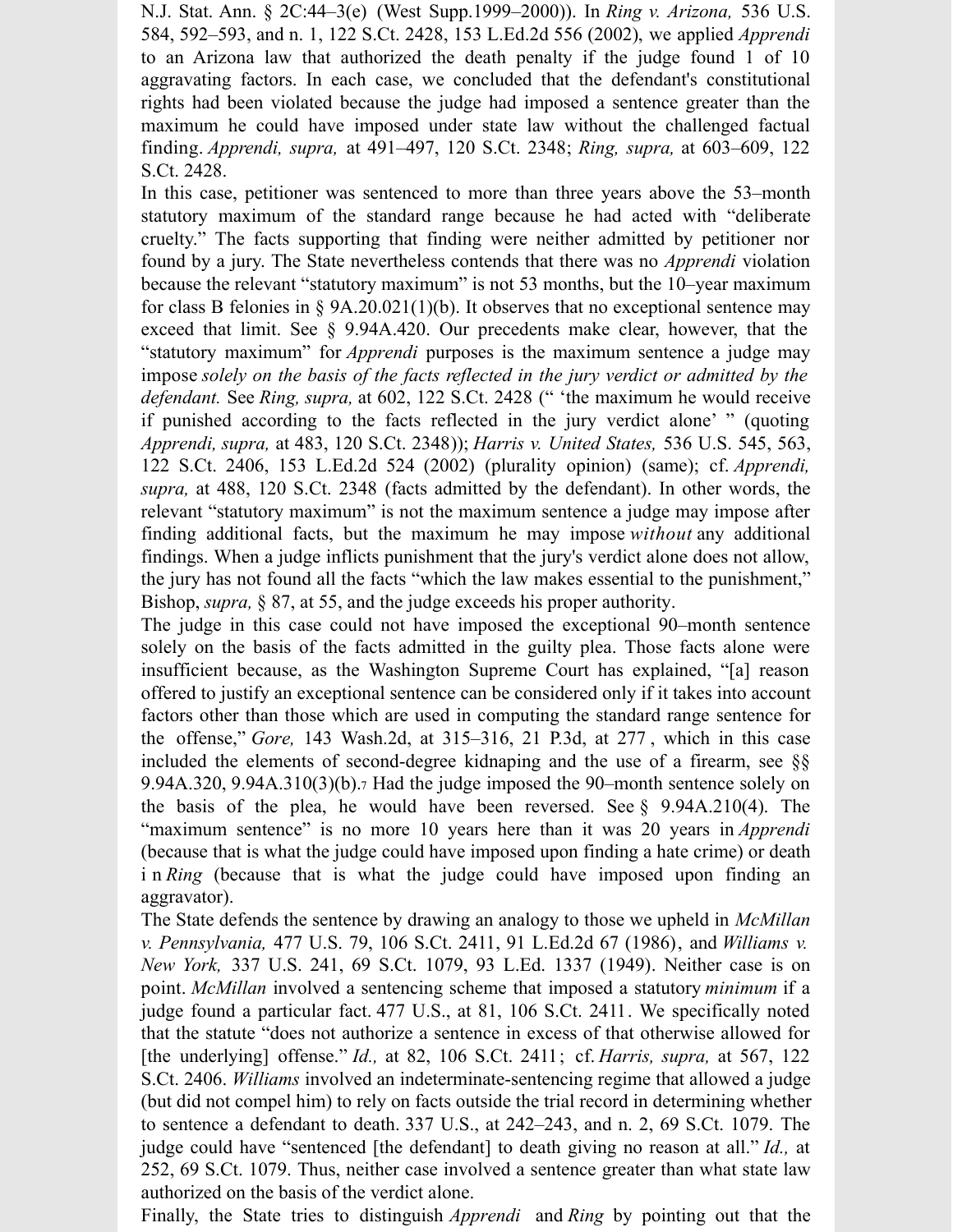enumerated grounds for departure in its regime are illustrative rather than exhaustive. This distinction is immaterial. Whether the judge's authority to impose an enhanced sentence depends on finding a specified fact (as in *Apprendi* ), one of several specified facts (as in *Ring* ), or *any* aggravating fact (as here), it remains the case that the jury's verdict alone does not authorize the sentence. The judge acquires that authority only upon finding some additional fact.[8](https://1.next.westlaw.com/Document/I81e6dedc9c9d11d9bdd1cfdd544ca3a4/View/FullText.html?transitionType=UniqueDocItem&contextData=(sc.Default)&userEnteredCitation=542+u.s.+296#co_footnote_B00982004622625)

Because the State's sentencing procedure did not comply with the Sixth Amendment, petitioner's sentence is invalid.[9](https://1.next.westlaw.com/Document/I81e6dedc9c9d11d9bdd1cfdd544ca3a4/View/FullText.html?transitionType=UniqueDocItem&contextData=(sc.Default)&userEnteredCitation=542+u.s.+296#co_footnote_B01092004622625)

#### III

Our commitment to *Apprendi* in this context reflects not just respect for longstanding precedent, but the need to give intelligible content to the right of jury trial. That right is no mere procedural formality, but a fundamental reservation of power in our constitutional structure. Just as suffrage ensures the people's ultimate control in the legislative and executive branches, jury trial is meant to ensure their control in the judiciary. See Letter XV by the Federal Farmer (Jan. 18, 1788), reprinted in 2 The Complete Anti–Federalist 315, 320 (H. Storing ed.1981) (describing the jury as "secur[ing] to the people at large, their just and rightful controul in the judicial department"); John Adams, Diary Entry (Feb. 12, 1771), reprinted in 2 Works of John Adams 252, 253 (C. Adams ed. 1850) ("[T]he common people, should have as complete a control ... in every judgment of a court of judicature" as in the legislature); Letter from Thomas Jefferson to the Abbe Arnoux (July 19, 1789), reprinted in 15 Papers of Thomas Jefferson 282, 283 (J. Boyd ed. 1958) ("Were I called upon to decide whether the people had best be omitted in the Legislative or Judiciary department, I would say it is better to leave them out of the [Legislative"\);](https://1.next.westlaw.com/Link/Document/FullText?findType=Y&serNum=1999085326&pubNum=0000708&originatingDoc=I81e6dedc9c9d11d9bdd1cfdd544ca3a4&refType=RP&originationContext=document&transitionType=DocumentItem&ppcid=0fb284f28bb24370944db6eeba67a5bb&contextData=(sc.UserEnteredCitation)) *Jones v. United States,* 526 U.S. 227, [244–248,](https://1.next.westlaw.com/Link/Document/FullText?findType=Y&serNum=1999085326&pubNum=0000708&originatingDoc=I81e6dedc9c9d11d9bdd1cfdd544ca3a4&refType=RP&originationContext=document&transitionType=DocumentItem&ppcid=0fb284f28bb24370944db6eeba67a5bb&contextData=(sc.UserEnteredCitation)) 119 S.Ct. 1215, 143 L.Ed.2d 311 (1999). *Apprendi* carries out this design by ensuring that the judge's authority to sentence derives wholly from the jury's verdict. Without that restriction, the jury would not exercise the control that the Framers intended.

Those who would reject *Apprendi* are resigned to one of two alternatives. The first is that the jury need only find whatever facts the legislature chooses to label elements of the crime, and that those it labels sentencing factors—no matter how much they may increase the punishment—may be found by the judge. This would mean, for example, that a judge could sentence a man for committing murder even if the jury convicted him only of illegally possessing the firearm used to commit it—or of making an illegal lane change while fleeing the death scene. Not even *Apprendi's* critics would advocate this absurd result. Cf. 530 U.S., at [552–553,](https://1.next.westlaw.com/Link/Document/FullText?findType=Y&serNum=2000387238&pubNum=0000708&originatingDoc=I81e6dedc9c9d11d9bdd1cfdd544ca3a4&refType=RP&originationContext=document&transitionType=DocumentItem&ppcid=0fb284f28bb24370944db6eeba67a5bb&contextData=(sc.UserEnteredCitation)) 120 S.Ct. 2348 (O'CONNOR, J., dissenting). The jury could not function as circuitbreaker in the State's machinery of justice if it were relegated to making a determination that the defendant at some point did something wrong, a mere preliminary to a judicial inquisition into the facts of the crime the State *actually* seeks to punish.[10](https://1.next.westlaw.com/Document/I81e6dedc9c9d11d9bdd1cfdd544ca3a4/View/FullText.html?transitionType=UniqueDocItem&contextData=(sc.Default)&userEnteredCitation=542+u.s.+296#co_footnote_B011102004622625)

The second alternative is that legislatures may establish legally essential sentencing factors *within limits*—limits crossed when, perhaps, the sentencing factor is a "tail which wags the dog of the [substantive](https://1.next.westlaw.com/Link/Document/FullText?findType=Y&serNum=1986131476&pubNum=0000708&originatingDoc=I81e6dedc9c9d11d9bdd1cfdd544ca3a4&refType=RP&originationContext=document&transitionType=DocumentItem&ppcid=0fb284f28bb24370944db6eeba67a5bb&contextData=(sc.UserEnteredCitation)) offense." *[McMillan,](https://1.next.westlaw.com/Link/Document/FullText?findType=Y&serNum=1986131476&pubNum=0000708&originatingDoc=I81e6dedc9c9d11d9bdd1cfdd544ca3a4&refType=RP&originationContext=document&transitionType=DocumentItem&ppcid=0fb284f28bb24370944db6eeba67a5bb&contextData=(sc.UserEnteredCitation))* 477 U.S., at 88, 106 S.Ct. 2411. What this means in operation is that the law must not go *too far*—it must not exceed the judicial estimation of the proper role of the judge.

The subjectivity of this standard is obvious. Petitioner argued below that seconddegree kidnaping with deliberate cruelty was essentially the same as first-degree kidnaping, the very charge he had avoided by pleading to a lesser offense. The court conceded this might be so but held it irrelevant. See 111 [Wash.App.,](https://1.next.westlaw.com/Link/Document/FullText?findType=Y&serNum=2002324014&pubNum=0004645&originatingDoc=I81e6dedc9c9d11d9bdd1cfdd544ca3a4&refType=RP&fi=co_pp_sp_4645_158&originationContext=document&transitionType=DocumentItem&ppcid=0fb284f28bb24370944db6eeba67a5bb&contextData=(sc.UserEnteredCitation)#co_pp_sp_4645_158) at 869, 47 P.3d, at 158.[11](https://1.next.westlaw.com/Document/I81e6dedc9c9d11d9bdd1cfdd544ca3a4/View/FullText.html?transitionType=UniqueDocItem&contextData=(sc.Default)&userEnteredCitation=542+u.s.+296#co_footnote_B012112004622625) Petitioner's 90–month sentence exceeded the 53–month standard maximum by almost 70%; the Washington Supreme Court in other cases has upheld exceptional sentences 15 times the standard [maximum.](https://1.next.westlaw.com/Link/Document/FullText?findType=Y&serNum=1986141991&pubNum=0000661&originatingDoc=I81e6dedc9c9d11d9bdd1cfdd544ca3a4&refType=RP&fi=co_pp_sp_661_1125&originationContext=document&transitionType=DocumentItem&ppcid=0fb284f28bb24370944db6eeba67a5bb&contextData=(sc.UserEnteredCitation)#co_pp_sp_661_1125) See *State v. [Oxborrow,](https://1.next.westlaw.com/Link/Document/FullText?findType=Y&serNum=1986141991&pubNum=0000661&originatingDoc=I81e6dedc9c9d11d9bdd1cfdd544ca3a4&refType=RP&fi=co_pp_sp_661_1125&originationContext=document&transitionType=DocumentItem&ppcid=0fb284f28bb24370944db6eeba67a5bb&contextData=(sc.UserEnteredCitation)#co_pp_sp_661_1125)* 106 Wash.2d 525,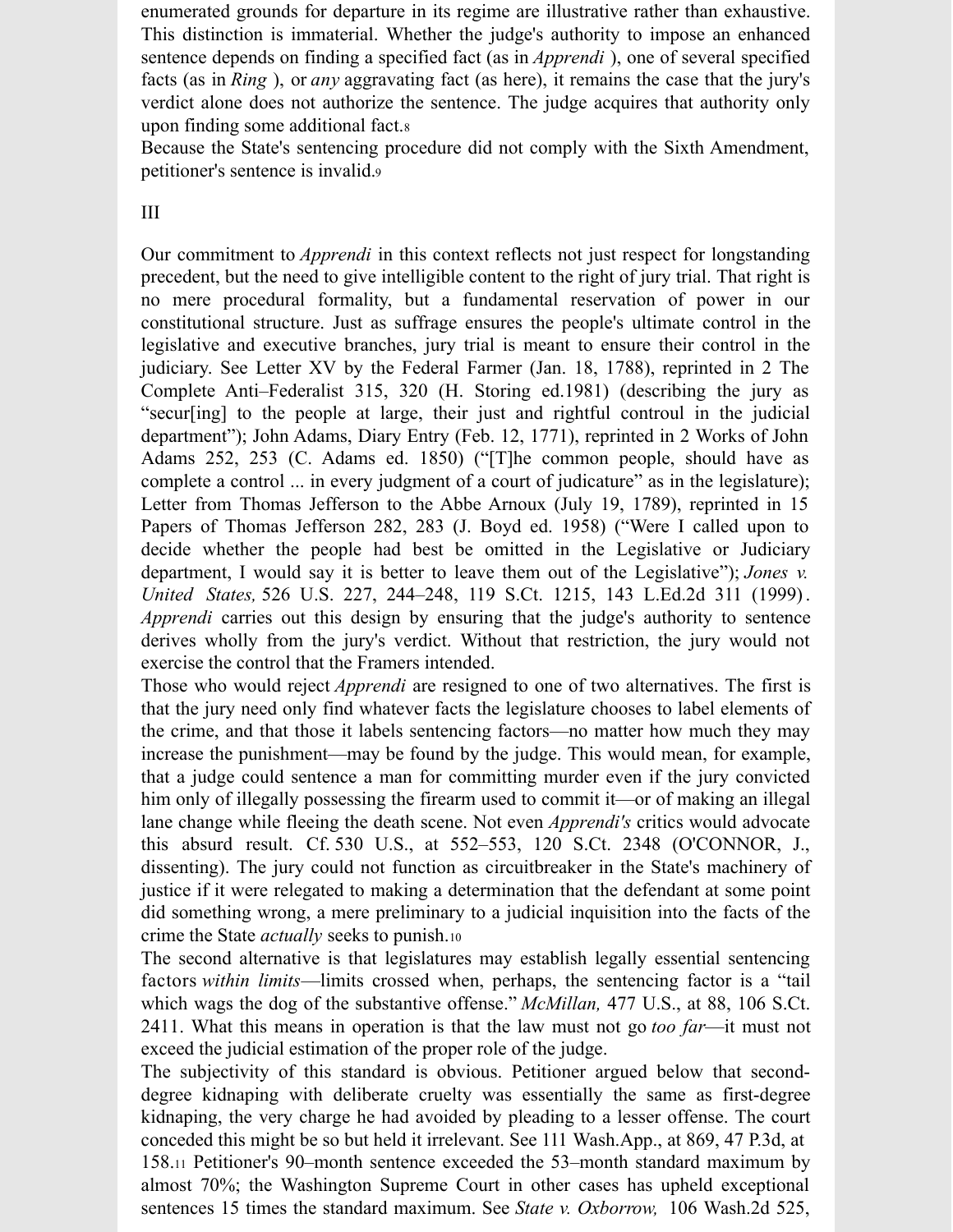528, 533, 723 P.2d 1123, 1125, 1128 (1986) (en banc) (15–year exceptional sentence; 1–year standard maximum sentence); *State v. [Branch,](https://1.next.westlaw.com/Link/Document/FullText?findType=Y&serNum=1996173030&pubNum=0000661&originatingDoc=I81e6dedc9c9d11d9bdd1cfdd544ca3a4&refType=RP&fi=co_pp_sp_661_1235&originationContext=document&transitionType=DocumentItem&ppcid=0fb284f28bb24370944db6eeba67a5bb&contextData=(sc.UserEnteredCitation)#co_pp_sp_661_1235)* 129 Wash.2d 635, 650, 919 P.2d 1228, 1235 (1996) (en banc) (4–year [exceptional](https://1.next.westlaw.com/Link/Document/FullText?findType=Y&serNum=1996173030&pubNum=0000661&originatingDoc=I81e6dedc9c9d11d9bdd1cfdd544ca3a4&refType=RP&fi=co_pp_sp_661_1235&originationContext=document&transitionType=DocumentItem&ppcid=0fb284f28bb24370944db6eeba67a5bb&contextData=(sc.UserEnteredCitation)#co_pp_sp_661_1235) sentence; 3–month standard maximum sentence). Did the court go *too far* in any of these cases? There is no answer that legal analysis can provide. With *too far* as the yardstick, it is always possible to disagree with such judgments and never to refute them.

Whether the Sixth Amendment incorporates this manipulable standard rather than *Apprendi's* bright-line rule depends on the plausibility of the claim that the Framers would have left definition of the scope of jury power up to judges' intuitive sense of how far is *too far.* We think that claim not plausible at all, because the very reason the Framers put a jury-trial guarantee in the Constitution is that they were unwilling to trust government to mark out the role of the jury.

#### IV

By reversing the judgment below, we are not, as the State would have it, "find [ing] determinate sentencing schemes unconstitutional." Brief for Respondent 34. This case is not about whether determinate sentencing is constitutional, only about how it can be implemented in a way that respects the Sixth Amendment. Several policies prompted Washington's adoption of determinate sentencing, including proportionality to the gravity of the offense and parity among [defendants.](https://1.next.westlaw.com/Link/Document/FullText?findType=L&pubNum=1000259&cite=WAST9.94A.010&originatingDoc=I81e6dedc9c9d11d9bdd1cfdd544ca3a4&refType=LQ&originationContext=document&transitionType=DocumentItem&ppcid=0fb284f28bb24370944db6eeba67a5bb&contextData=(sc.UserEnteredCitation)) See Wash. Rev.Code Ann. § 9.94A.010 (2000). Nothing we have said impugns those salutary objectives.

Justice O'CONNOR argues that, because determinate-sentencing schemes involving judicial factfinding entail less judicial discretion than indeterminate schemes, the constitutionality of the latter implies the constitutionality of the former. *Post,* at 2543– 2548. This argument is flawed on a number of levels. First, the Sixth Amendment by its terms is not a limitation on judicial power, but a reservation of jury power. It limits judicial power only to the extent that the claimed judicial power infringes on the province of the jury. Indeterminate sentencing does not do so. It increases judicial discretion, to be sure, but not at the expense of the jury's traditional function of finding the facts essential to lawful imposition of the penalty. Of course indeterminate schemes involve judicial factfinding, in that a judge (like a parole board) may implicitly rule on those facts he deems important to the exercise of his sentencing discretion. But the facts do not pertain to whether the defendant has a legal *right* to a lesser sentence—and that makes all the difference insofar as judicial impingement upon the traditional role of the jury is concerned. In a system that says the judge may punish burglary with 10 to 40 years, every burglar knows he is risking 40 years in jail. In a system that punishes burglary with a 10–year sentence, with another 30 added for use of a gun, the burglar who enters a home unarmed is *entitled* to no more than a 10–year sentence—and by reason of the Sixth Amendment the facts bearing upon that entitlement must be found by a jury.

But even assuming that restraint of judicial power unrelated to the jury's role is a Sixth Amendment objective, it is far from clear that *Apprendi* disserves that goal. Determinate judicial-factfinding schemes entail less judicial power than indeterminate schemes, but more judicial power than determinate *jury*-factfinding schemes. Whether *Apprendi* increases judicial power overall depends on what States with determinate judicial-factfinding schemes would do, given the choice between the two alternatives. Justice O'CONNOR simply assumes that the net effect will favor judges, but she has no empirical basis for that prediction. Indeed, what evidence we have points exactly the other way: When the Kansas Supreme Court found *Apprendi* infirmities in that State's [determinate-sentencing](https://1.next.westlaw.com/Link/Document/FullText?findType=Y&serNum=2001439962&pubNum=0004645&originatingDoc=I81e6dedc9c9d11d9bdd1cfdd544ca3a4&refType=RP&fi=co_pp_sp_4645_809&originationContext=document&transitionType=DocumentItem&ppcid=0fb284f28bb24370944db6eeba67a5bb&contextData=(sc.UserEnteredCitation)#co_pp_sp_4645_809) regime in *State v. [Gould,](https://1.next.westlaw.com/Link/Document/FullText?findType=Y&serNum=2001439962&pubNum=0004645&originatingDoc=I81e6dedc9c9d11d9bdd1cfdd544ca3a4&refType=RP&fi=co_pp_sp_4645_809&originationContext=document&transitionType=DocumentItem&ppcid=0fb284f28bb24370944db6eeba67a5bb&contextData=(sc.UserEnteredCitation)#co_pp_sp_4645_809)* 271 Kan. 394, 404–414, 23 P.3d 801, 809–814 (2001), the legislature responded not by reestablishing indeterminate sentencing but by applying *Apprendi's* requirements to its current regime. See Act of May 29, 2002, ch. 170, 2002 Kan. Sess. Laws pp. 1018–1023 (codified at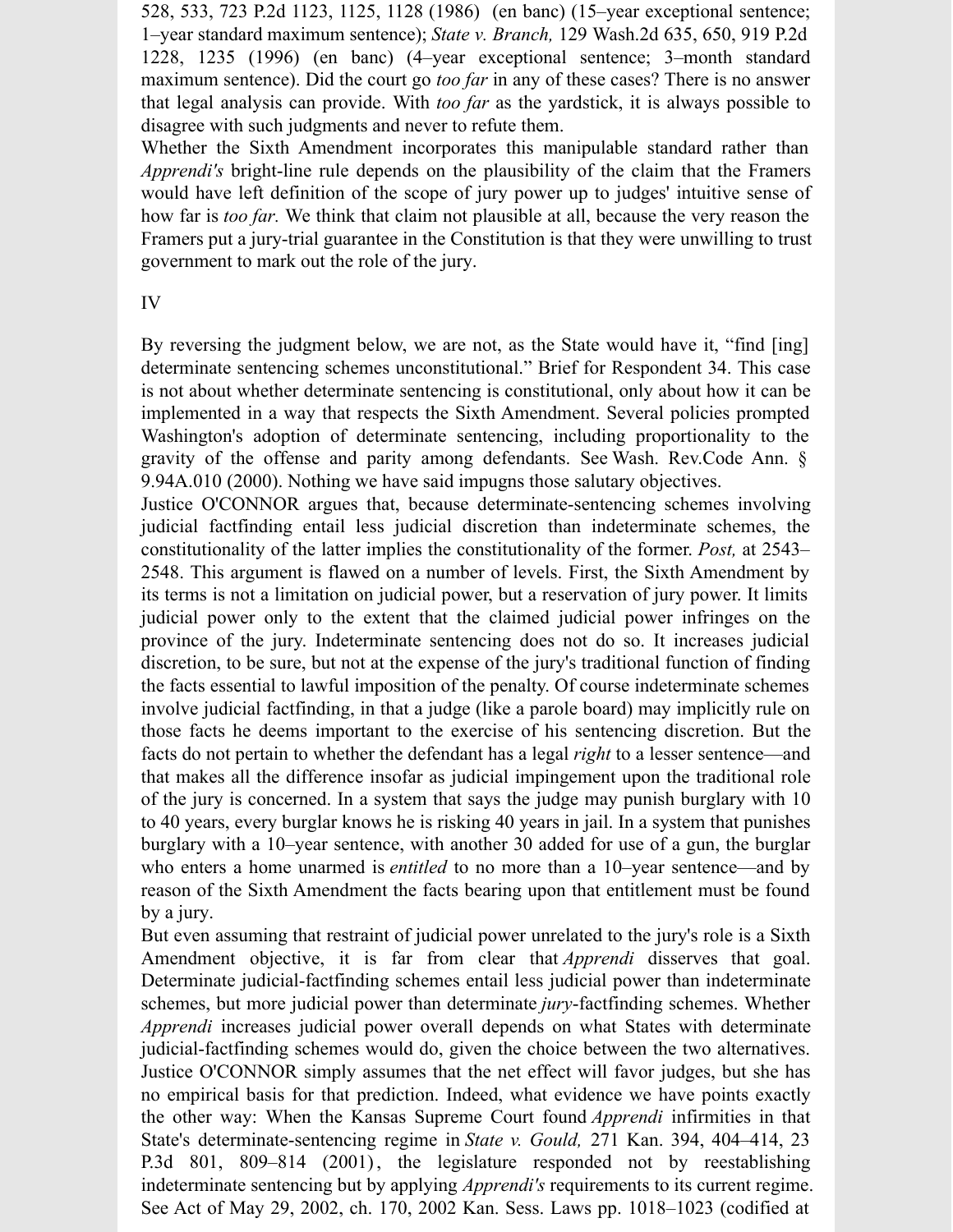Kan. Stat. Ann. § [21–4718](https://1.next.westlaw.com/Link/Document/FullText?findType=L&pubNum=1001553&cite=KSSTS21-4718&originatingDoc=I81e6dedc9c9d11d9bdd1cfdd544ca3a4&refType=LQ&originationContext=document&transitionType=DocumentItem&ppcid=0fb284f28bb24370944db6eeba67a5bb&contextData=(sc.UserEnteredCitation)) (2003 Cum.Supp.)); Brief for Kansas Appellate Defender Office as *Amicus Curiae* 3–7. The result was less, not more, judicial power.

Justice BREYER argues that *Apprendi* works to the detriment of criminal defendants who plead guilty by depriving them of the opportunity to argue sentencing factors to a judge. *Post,* at 2553. But nothing prevents a defendant from waiving his *Apprendi* rights. When a defendant pleads guilty, the State is free to seek judicial sentence enhancements so long as the defendant either stipulates to the relevant facts or consents to judicial [factfinding.](https://1.next.westlaw.com/Link/Document/FullText?findType=Y&serNum=1968131174&pubNum=0000708&originatingDoc=I81e6dedc9c9d11d9bdd1cfdd544ca3a4&refType=RP&originationContext=document&transitionType=DocumentItem&ppcid=0fb284f28bb24370944db6eeba67a5bb&contextData=(sc.UserEnteredCitation)) See *[Apprendi,](https://1.next.westlaw.com/Link/Document/FullText?findType=Y&serNum=2000387238&pubNum=0000708&originatingDoc=I81e6dedc9c9d11d9bdd1cfdd544ca3a4&refType=RP&originationContext=document&transitionType=DocumentItem&ppcid=0fb284f28bb24370944db6eeba67a5bb&contextData=(sc.UserEnteredCitation))* 530 [U.S.,](https://1.next.westlaw.com/Link/Document/FullText?findType=Y&serNum=2000387238&pubNum=0000708&originatingDoc=I81e6dedc9c9d11d9bdd1cfdd544ca3a4&refType=RP&originationContext=document&transitionType=DocumentItem&ppcid=0fb284f28bb24370944db6eeba67a5bb&contextData=(sc.UserEnteredCitation)) at 488, 120 S.Ct. 2348; *Duncan v. Louisiana,* 391 U.S. 145, 158, 88 S.Ct. 1444, 20 [L.Ed.2d](https://1.next.westlaw.com/Link/Document/FullText?findType=Y&serNum=1968131174&pubNum=0000708&originatingDoc=I81e6dedc9c9d11d9bdd1cfdd544ca3a4&refType=RP&originationContext=document&transitionType=DocumentItem&ppcid=0fb284f28bb24370944db6eeba67a5bb&contextData=(sc.UserEnteredCitation)) 491 (1968). If appropriate waivers are procured, States may continue to offer judicial factfinding as a matter of course to all defendants who plead guilty. Even a defendant who stands trial may consent to judicial factfinding as to sentence enhancements, which may well be in his interest if relevant evidence would prejudice him at trial. We do not understand how *Apprendi* can possibly work to the detriment of those who are free, if they think its costs outweigh its benefits, to render it inapplicable.[12](https://1.next.westlaw.com/Document/I81e6dedc9c9d11d9bdd1cfdd544ca3a4/View/FullText.html?transitionType=UniqueDocItem&contextData=(sc.Default)&userEnteredCitation=542+u.s.+296#co_footnote_B013122004622625)

Nor do we see any merit to Justice BREYER's contention that *Apprendi* is unfair to criminal defendants because, if States respond by enacting "17–element robbery crime[s]," prosecutors will have more elements with which to bargain. *Post,* at 2553, 2555–2556 (citing Bibas, Judicial Fact–Finding and Sentence [Enhancements](https://1.next.westlaw.com/Link/Document/FullText?findType=Y&serNum=0284116179&pubNum=0001292&originatingDoc=I81e6dedc9c9d11d9bdd1cfdd544ca3a4&refType=LR&originationContext=document&transitionType=DocumentItem&ppcid=0fb284f28bb24370944db6eeba67a5bb&contextData=(sc.UserEnteredCitation)) in a World of Guilty Pleas, 110 Yale L.J. 1097 (2001) ). Bargaining already exists with regard to sentencing factors because defendants can either stipulate or contest the facts that make them applicable. If there is any difference between bargaining over sentencing factors and bargaining over elements, the latter probably favors the defendant. Every new element that a prosecutor can threaten to charge is also an element that a defendant can threaten to contest at trial and make the prosecutor prove beyond a reasonable doubt. Moreover, given the sprawling scope of most criminal codes, and the power to affect sentences by making (even nonbinding) sentencing recommendations, there is already no shortage of *in terrorem* tools at prosecutors' disposal. See King & Klein, *[Apprendi](https://1.next.westlaw.com/Link/Document/FullText?findType=Y&serNum=0288227970&pubNum=0001239&originatingDoc=I81e6dedc9c9d11d9bdd1cfdd544ca3a4&refType=LR&fi=co_pp_sp_1239_296&originationContext=document&transitionType=DocumentItem&ppcid=0fb284f28bb24370944db6eeba67a5bb&contextData=(sc.UserEnteredCitation)#co_pp_sp_1239_296)* and Plea Bargaining, 54 Stan. L.Rev. 295, 296 (2001) ("Every [prosecutorial](https://1.next.westlaw.com/Link/Document/FullText?findType=Y&serNum=0288227970&pubNum=0001239&originatingDoc=I81e6dedc9c9d11d9bdd1cfdd544ca3a4&refType=LR&fi=co_pp_sp_1239_296&originationContext=document&transitionType=DocumentItem&ppcid=0fb284f28bb24370944db6eeba67a5bb&contextData=(sc.UserEnteredCitation)#co_pp_sp_1239_296) bargaining chip mentioned by Professor Bibas existed pre-*Apprendi* exactly as it does post-*Apprendi* ").

Any evaluation of *Apprendi's* "fairness" to criminal defendants must compare it with the regime it replaced, in which a defendant, with no warning in either his indictment or plea, would routinely see his maximum potential sentence balloon from as little as five years to as much as life imprisonment, see 21 U.S.C. §§ [841\(b\)\(1\)\(A\),](https://1.next.westlaw.com/Link/Document/FullText?findType=L&pubNum=1000546&cite=21USCAS841&originatingDoc=I81e6dedc9c9d11d9bdd1cfdd544ca3a4&refType=RB&originationContext=document&transitionType=DocumentItem&ppcid=0fb284f28bb24370944db6eeba67a5bb&contextData=(sc.UserEnteredCitation)#co_pp_8b16000077793) (D),[13](https://1.next.westlaw.com/Document/I81e6dedc9c9d11d9bdd1cfdd544ca3a4/View/FullText.html?transitionType=UniqueDocItem&contextData=(sc.Default)&userEnteredCitation=542+u.s.+296#co_footnote_B014132004622625) based not on facts proved to his peers beyond a reasonable doubt, but on facts extracted after trial from a report compiled by a probation officer who the judge thinks more likely got it right than got it wrong. We can conceive of no measure of fairness that would find more fault in the utterly speculative bargaining effects Justice BREYER identifies than in the regime he champions. Suffice it to say that, if such a measure exists, it is not the one the Framers left us with.

The implausibility of Justice BREYER's contention that *Apprendi* is unfair to criminal defendants is exposed by the lineup of *amici* in this case. It is hard to believe that the National Association of Criminal Defense Lawyers was somehow duped into arguing for the wrong side. Justice BREYER's only authority asking that defendants be protected from *Apprendi* is an article written not by a criminal defense lawyer but by a law professor and former prosecutor. See *post,* at 2553 (citing Bibas, *supra* ); Association of American Law Schools Directory of Law Teachers 2003–2004, p. 319. Justice BREYER also claims that *Apprendi* will attenuate the connection between "real criminal conduct and real punishment" by encouraging plea bargaining and by restricting alternatives to adversarial factfinding. *Post,* at 2555, 2557. The short answer to the former point (even assuming the questionable premise that *Apprendi* does encourage plea bargaining, but see *supra,* at 2541, and n. 12) is that the Sixth Amendment was not written for the benefit of those who choose to forgo its protection.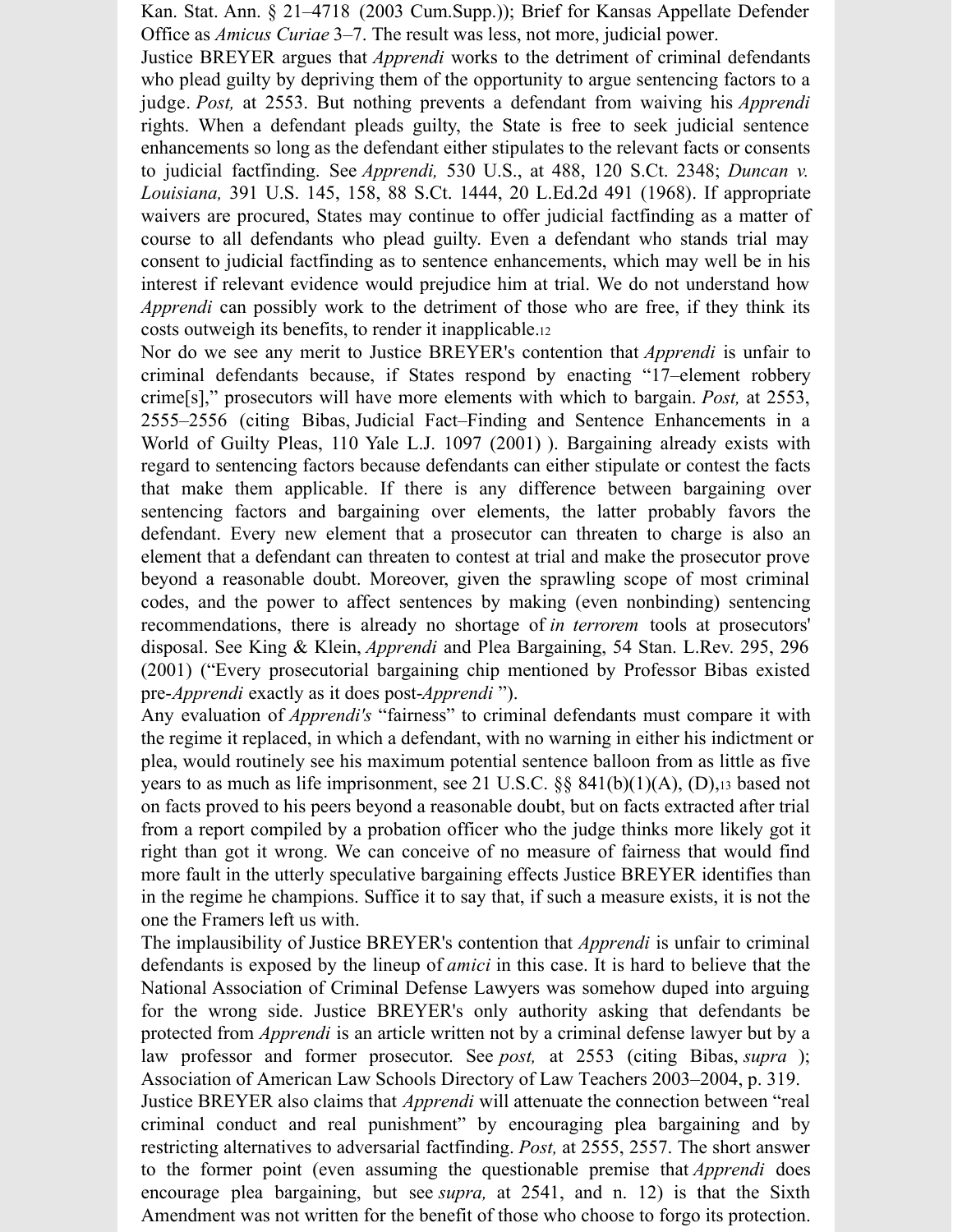It guarantees the *right* to jury trial. It does not guarantee that a particular number of jury trials will actually take place. That more defendants elect to waive that right (because, for example, government at the moment is not particularly oppressive) does not prove that a constitutional provision guaranteeing *availability* of that option is disserved.

Justice BREYER's more general argument—that *Apprendi* undermines alternatives to adversarial factfinding— is not so much a criticism of *Apprendi* as an assault on jury trial generally. His esteem for "nonadversarial" truth-seeking processes, *post,* at 2557, supports just as well an argument against either. Our Constitution and the common-law traditions it entrenches, however, do not admit the contention that facts are better discovered by judicial inquisition than by adversarial testing before a jury. See 3 Blackstone, Commentaries, at 373–374, 379–381. Justice BREYER may be convinced of the equity of the regime he favors, but his views are not the ones we are bound to uphold.

Ultimately, our decision cannot turn on whether or to what degree trial by jury impairs the efficiency or fairness of criminal justice. One can certainly argue that both these values would be better served by leaving justice entirely in the hands of professionals; many nations of the world, particularly those following civil-law traditions, take just that course. There is not one shred of doubt, however, about the Framers' paradigm for criminal justice: not the civil-law ideal of administrative perfection, but the commonlaw ideal of limited state power accomplished by strict division of authority between judge and jury. As *Apprendi* held, every defendant has the *right* to insist that the prosecutor prove to a jury all facts legally essential to the punishment. Under the dissenters' alternative, he has no such right. That should be the end of the matter. \* \* \*

Petitioner was sentenced to prison for more than three years beyond what the law allowed for the crime to which he confessed, on the basis of a disputed finding that he had acted with "deliberate cruelty." The Framers would not have thought it too much to demand that, before depriving a man of three more years of his liberty, the State should suffer the modest inconvenience of submitting its accusation to "the unanimous suffrage of twelve of his equals and neighbours," Blackstone, *supra,* at 343, rather than a lone employee of the State.

The judgment of the Washington Court of Appeals is reversed, and the case is remanded for further proceedings not inconsistent with this opinion.

*It is so ordered.* Footnotes [\\*](https://1.next.westlaw.com/Document/I81e6dedc9c9d11d9bdd1cfdd544ca3a4/View/FullText.html?transitionType=UniqueDocItem&contextData=(sc.Default)&userEnteredCitation=542+u.s.+296#co_fnRef_B0012004622625_ID0EVJAG)

The syllabus constitutes no part of the opinion of the Court but has been prepared by the Reporter of Decisions for the [convenience](https://1.next.westlaw.com/Link/Document/FullText?findType=Y&serNum=1906101604&pubNum=0000708&originatingDoc=I81e6dedc9c9d11d9bdd1cfdd544ca3a4&refType=RP&originationContext=document&transitionType=DocumentItem&ppcid=0fb284f28bb24370944db6eeba67a5bb&contextData=(sc.UserEnteredCitation)) of the reader. See *United States v. Detroit Timber & Lumber Co.,* 200 U.S. 321, 337, 26 S.Ct. 282, 50 [L.Ed.](https://1.next.westlaw.com/Link/Document/FullText?findType=Y&serNum=1906101604&pubNum=0000708&originatingDoc=I81e6dedc9c9d11d9bdd1cfdd544ca3a4&refType=RP&originationContext=document&transitionType=DocumentItem&ppcid=0fb284f28bb24370944db6eeba67a5bb&contextData=(sc.UserEnteredCitation)) 499.

[1](https://1.next.westlaw.com/Document/I81e6dedc9c9d11d9bdd1cfdd544ca3a4/View/FullText.html?transitionType=UniqueDocItem&contextData=(sc.Default)&userEnteredCitation=542+u.s.+296#co_fnRef_B00212004622625_ID0EC1AG)

Parts of Washington's criminal code have been recodified and amended. We cite throughout the provisions in effect at the time of sentencing.

[2](https://1.next.westlaw.com/Document/I81e6dedc9c9d11d9bdd1cfdd544ca3a4/View/FullText.html?transitionType=UniqueDocItem&contextData=(sc.Default)&userEnteredCitation=542+u.s.+296#co_fnRef_B00322004622625_ID0EI2AG)

Petitioner further agreed to an additional charge of second-degree assault involving domestic violence, Wash. Rev.Code Ann. §§ [9A.36.021\(1\)\(c\)](https://1.next.westlaw.com/Link/Document/FullText?findType=L&pubNum=1000259&cite=WAST9A.36.021&originatingDoc=I81e6dedc9c9d11d9bdd1cfdd544ca3a4&refType=SP&originationContext=document&transitionType=DocumentItem&ppcid=0fb284f28bb24370944db6eeba67a5bb&contextData=(sc.UserEnteredCitation)#co_pp_626f000023d46) , [10.99.020\(3\)\(b\)](https://1.next.westlaw.com/Link/Document/FullText?findType=L&pubNum=1000259&cite=WAST10.99.020&originatingDoc=I81e6dedc9c9d11d9bdd1cfdd544ca3a4&refType=SP&originationContext=document&transitionType=DocumentItem&ppcid=0fb284f28bb24370944db6eeba67a5bb&contextData=(sc.UserEnteredCitation)#co_pp_d08f0000f5f67) (2000). The 14–month sentence on that count ran concurrently and is not relevant here. [3](https://1.next.westlaw.com/Document/I81e6dedc9c9d11d9bdd1cfdd544ca3a4/View/FullText.html?transitionType=UniqueDocItem&contextData=(sc.Default)&userEnteredCitation=542+u.s.+296#co_fnRef_B00432004622625_ID0EM6AG)

The domestic-violence stipulation subjected petitioner to such measures as a "nocontact" order, see § 10.99.040, but did not increase the standard range of his sentence. [4](https://1.next.westlaw.com/Document/I81e6dedc9c9d11d9bdd1cfdd544ca3a4/View/FullText.html?transitionType=UniqueDocItem&contextData=(sc.Default)&userEnteredCitation=542+u.s.+296#co_fnRef_B00542004622625_ID0ESDBG)

The judge found other aggravating factors, but the Court of Appeals questioned their validity under state law and their independent sufficiency to support the extent of the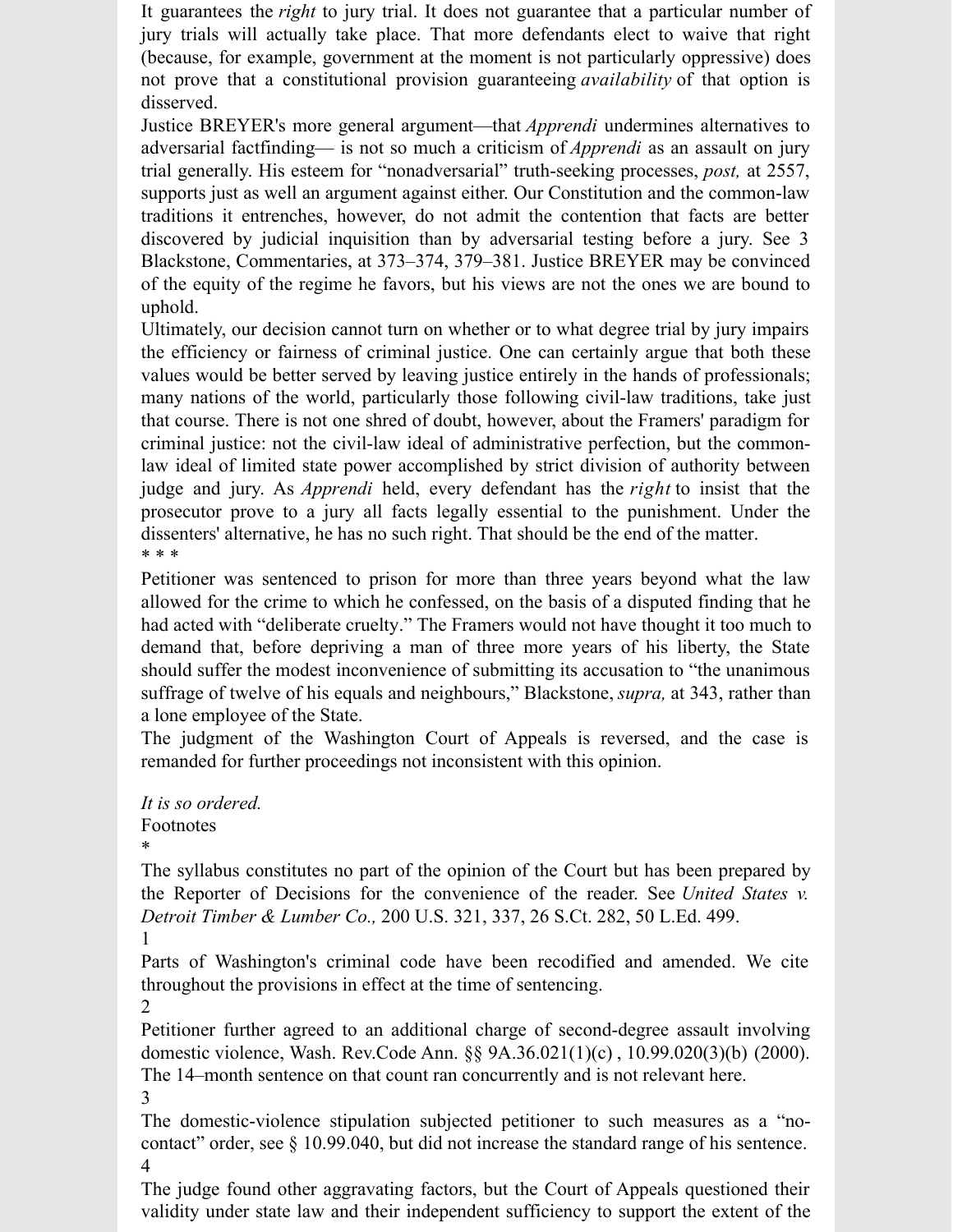departure. See 111 [Wash.App.](https://1.next.westlaw.com/Link/Document/FullText?findType=Y&serNum=2002324014&pubNum=0004645&originatingDoc=I81e6dedc9c9d11d9bdd1cfdd544ca3a4&refType=RP&fi=co_pp_sp_4645_158&originationContext=document&transitionType=DocumentItem&ppcid=0fb284f28bb24370944db6eeba67a5bb&contextData=(sc.UserEnteredCitation)#co_pp_sp_4645_158) 851, 868–870, and n. 3, 47 P.3d 149, 158–159, and n. 3 (2002). It affirmed the sentence solely on the finding of domestic violence with deliberate cruelty. *Ibid.* We therefore focus only on that factor. [5](https://1.next.westlaw.com/Document/I81e6dedc9c9d11d9bdd1cfdd544ca3a4/View/FullText.html?transitionType=UniqueDocItem&contextData=(sc.Default)&userEnteredCitation=542+u.s.+296#co_fnRef_B00652004622625_ID0ERMBG)

Justice BREYER cites Justice O'CONNOR's *Apprendi* dissent for the point that this Bishop quotation means only that indictments must charge facts that trigger statutory aggravation of a common-law offense. *Post,* at 2558–2559 (dissenting opinion). Of course, as he notes, Justice O'CONNOR was referring to an entirely different quotation, from *[Archbold'](https://1.next.westlaw.com/Link/Document/FullText?findType=Y&serNum=2000387238&pubNum=0000708&originatingDoc=I81e6dedc9c9d11d9bdd1cfdd544ca3a4&refType=RP&originationContext=document&transitionType=DocumentItem&ppcid=0fb284f28bb24370944db6eeba67a5bb&contextData=(sc.UserEnteredCitation))*s [treatise.](https://1.next.westlaw.com/Link/Document/FullText?findType=Y&serNum=2000387238&pubNum=0000708&originatingDoc=I81e6dedc9c9d11d9bdd1cfdd544ca3a4&refType=RP&originationContext=document&transitionType=DocumentItem&ppcid=0fb284f28bb24370944db6eeba67a5bb&contextData=(sc.UserEnteredCitation)) See 530 U.S., at 526, 120 S.Ct. 2348 (citing J. Archbold, Pleading and Evidence in Criminal Cases 51, 188 (15th ed. 1862)). Justice BREYER claims the two are "similar," *post,* at 2558, but they are as similar as chalk and cheese. Bishop was not "addressing" the "problem" of statutes that aggravate common-law offenses. *Ibid.* Rather, the entire chapter of his treatise is devoted to the point that "every fact which is legally essential to the punishment," 1 Criminal Procedure § 81, at 51, must be charged in the indictment and proved to a jury, *id.,*, ch. 6, at 50–56. As one "example" of this principle (appearing several pages before the language we quote in text above), he notes a statute aggravating common-law assault. *Id.*, § 82, at 51–52. But nowhere is there the slightest indication that his general principle was *limited* to that example. Even Justice BREYER's academic supporters do not make *that* claim. See Bibas, Judicial Fact–Finding and Sentence [Enhancements](https://1.next.westlaw.com/Link/Document/FullText?findType=Y&serNum=0284116179&pubNum=0001292&originatingDoc=I81e6dedc9c9d11d9bdd1cfdd544ca3a4&refType=LR&fi=co_pp_sp_1292_1131&originationContext=document&transitionType=DocumentItem&ppcid=0fb284f28bb24370944db6eeba67a5bb&contextData=(sc.UserEnteredCitation)#co_pp_sp_1292_1131) in a World of Guilty Pleas, 110 Yale L.J. 1097, 1131–1132 (2001) (conceding that Bishop's treatise supports *Apprendi,* while criticizing its "natural-law theorizing"). [6](https://1.next.westlaw.com/Document/I81e6dedc9c9d11d9bdd1cfdd544ca3a4/View/FullText.html?transitionType=UniqueDocItem&contextData=(sc.Default)&userEnteredCitation=542+u.s.+296#co_fnRef_B00762004622625_ID0ESNBG)

As to Justice O'CONNOR's criticism of the quantity of historical support for the *Apprendi* rule, *post,* at 2548 (dissenting opinion): It bears repeating that the issue between us is not *whether* the Constitution limits States' authority to reclassify elements as sentencing factors (we all agree that it does); it is only which line, ours or hers, the Constitution draws. Criticism of the quantity of evidence favoring our alternative would have some force if it were accompanied by *any* evidence favoring hers. Justice O'CONNOR does not even provide a coherent alternative meaning for the jury-trial guarantee, unless one considers "whatever the legislature chooses to leave to the jury, so long as it does not go too far" coherent. See *infra,* at 2538–2540. [7](https://1.next.westlaw.com/Document/I81e6dedc9c9d11d9bdd1cfdd544ca3a4/View/FullText.html?transitionType=UniqueDocItem&contextData=(sc.Default)&userEnteredCitation=542+u.s.+296#co_fnRef_B00872004622625_ID0ES3BG)

The State does not contend that the domestic-violence stipulation alone supports the departure. That the statute lists domestic violence as grounds for departure only when combined with some other aggravating factor suggests it could not. See §§ 9.94A.390(2)(h)(i)-(iii).

[8](https://1.next.westlaw.com/Document/I81e6dedc9c9d11d9bdd1cfdd544ca3a4/View/FullText.html?transitionType=UniqueDocItem&contextData=(sc.Default)&userEnteredCitation=542+u.s.+296#co_fnRef_B00982004622625_ID0EEFAI)

Nor does it matter that the judge must, after finding aggravating facts, make a judgment that they present a compelling ground for departure. He cannot make that judgment without finding some facts to support it beyond the bare elements of the offense. Whether the judicially determined facts *require* a sentence enhancement or merely *allow* it, the verdict alone does not authorize the sentence.

[9](https://1.next.westlaw.com/Document/I81e6dedc9c9d11d9bdd1cfdd544ca3a4/View/FullText.html?transitionType=UniqueDocItem&contextData=(sc.Default)&userEnteredCitation=542+u.s.+296#co_fnRef_B01092004622625_ID0EOGAI)

The United States, as *amicus curiae,* urges us to affirm. It notes differences between Washington's sentencing regime and the Federal Sentencing Guidelines but questions whether those differences are constitutionally significant. See Brief for United States as *Amicus Curiae* 25–30. The Federal Guidelines are not before us, and we express no opinion on them.

[10](https://1.next.westlaw.com/Document/I81e6dedc9c9d11d9bdd1cfdd544ca3a4/View/FullText.html?transitionType=UniqueDocItem&contextData=(sc.Default)&userEnteredCitation=542+u.s.+296#co_fnRef_B011102004622625_ID0E6MAI)

Justice O'CONNOR believes that a "built-in political check" will prevent lawmakers from manipulating offense elements in this fashion. *Post,* at 2548. But the many immediate practical advantages of judicial factfinding, see *post,* at 2545–2547, suggest that political forces would, if anything, pull in the opposite direction. In any case, the